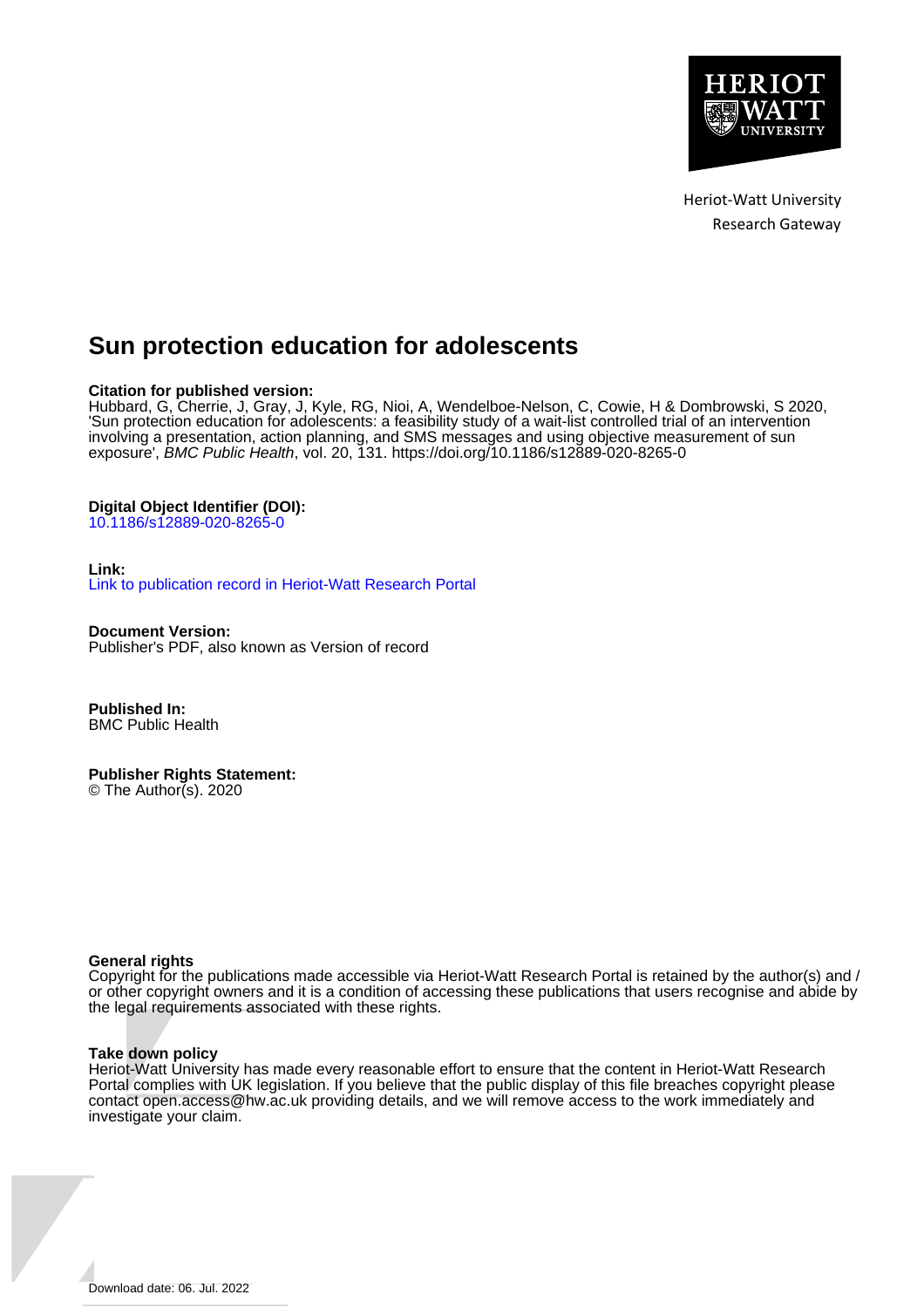# **RESEARCH ARTICLE Example 2014 12:30 The Contract of Contract ACCESS**

Sun protection education for adolescents: a feasibility study of a wait-list controlled trial of an intervention involving a presentation, action planning, and SMS messages and using objective measurement of sun exposure

Gill Hubbard<sup>1[\\*](http://orcid.org/0000-0003-2165-5770)</sup> D, John Cherrie<sup>2,3</sup>, Jonathan Gray<sup>1</sup>, Richard G. Kyle<sup>4</sup>, Amanda Nioi<sup>2</sup>, Charlotte Wendelboe-Nelson<sup>2</sup> , Hilary Cowie<sup>3</sup> and Stephan Dombrowski<sup>5</sup>

## Abstract

**Background:** People increase their risk of melanoma unless they are protected from the harmful effects of sun exposure during childhood and adolescence. We aimed to assess the feasibility of a three-component sun protection intervention- presentation, action planning, and SMS messages - and trial parameters.

Methods: This feasibility wait-list trial was conducted in the United Kingdom in 2018. Students aged 13-15 years were eligible. Feasibility outcomes were collected for recruitment rates; data availability rates for objective measurements of melanin and erythema using a Mexameter and self-reported sunburn occurrences, severity and body location, tanning, sun protection behaviours and Skin Self-Examination (SSE) collected before (baseline) and after the school summer holidays (follow-up); intervention reach, adherence, perceived impact and acceptability. Quantitative data were analysed using descriptive statistics; qualitative data were analysed thematically.

Results: Five out of eight schools expressing an interest in participating with four allocated to act as intervention and one control. Four parents/carers opted their child out of the study. Four hundred and eighty-seven out of 724 students on the school register consented to the study at baseline (67%). Three hundred and eighty-five were in intervention group schools. Objective skin measurements were available for 255 (66%) of the intervention group at baseline and 237 (61%) of the group at follow up. Melanin increased; erythema decreased. Complete self-report data were available for 247 (64%) students in the intervention group. The number of students on the school register who attended the presentation and given the booklet was 379 (98%) and gave their mobile phone number was 155 (40%). No intervention component was perceived as more impactful on sun protection behaviours. Adolescents did not see the relevance of sun protection in the UK or for their age group.

**Conclusions:** This is the first study to use a Mexameter to measure skin colour in adolescents. Erythema (visible redness) lasts no more than three days and its measurement before and after a six week summer holiday may not yield relevant or meaningful data. A major challenge is that adolescents do not see the relevance of sun protection and SSE. (Continued on next page)

\* Correspondence: [gill.hubbard@uhi.ac.uk](mailto:gill.hubbard@uhi.ac.uk) <sup>1</sup>

<sup>&</sup>lt;sup>1</sup>Department of Nursing and Midwifery, University of the Highlands and Islands, Centre for Health Sciences, Old Perth Road, Inverness IV2 3JH, UK Full list of author information is available at the end of the article







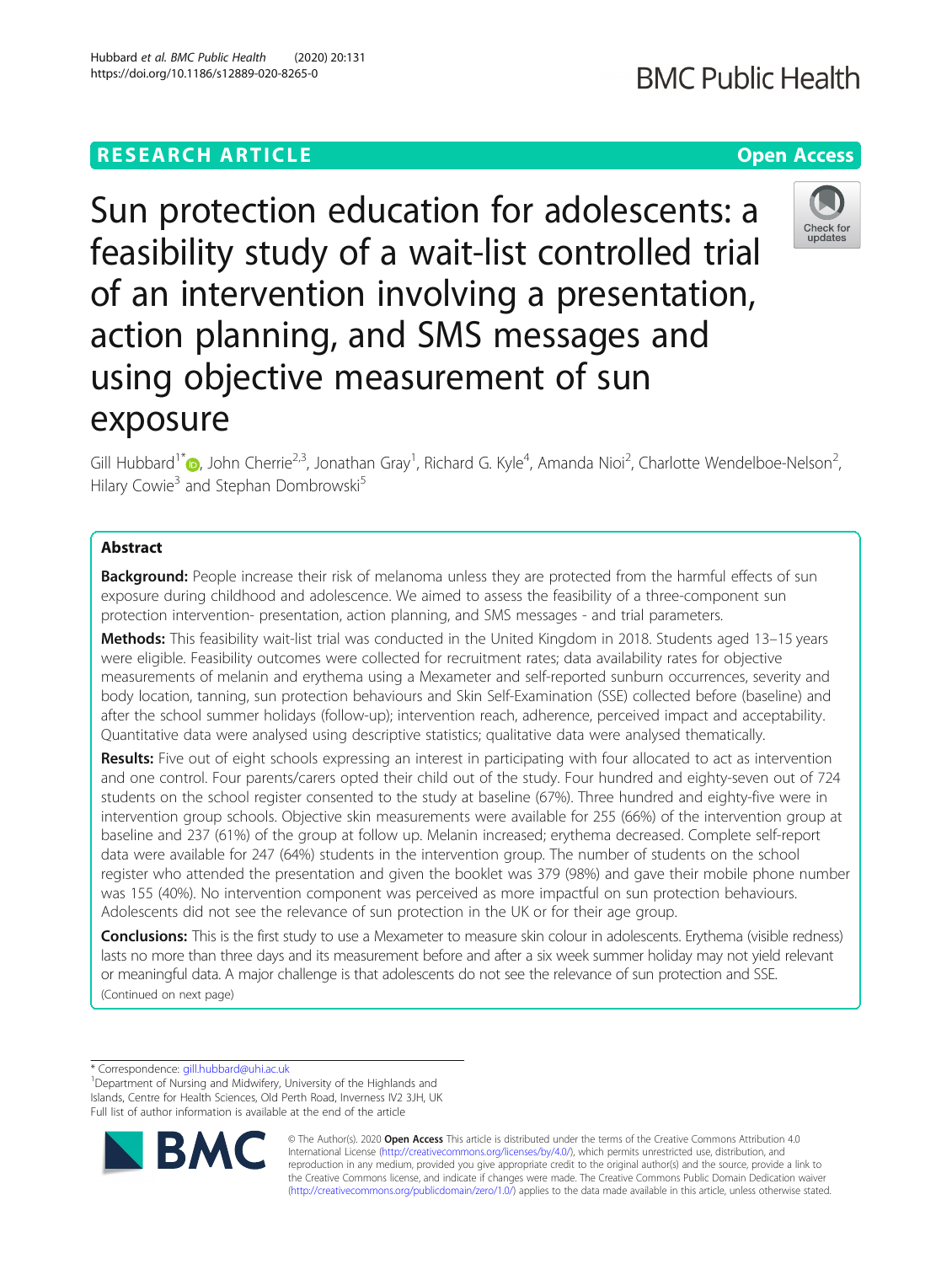#### (Continued from previous page)

**Trial registration:** International Standard Randomised Controlled Trial Number [ISRCTN11141528](http://www.isrctn.com/ISRCTN11141528). Date registered 0/2/03/2018; last edited 31/05/2018. Retrospectively registered.

Keywords: Skin cancer, Skin self-examination, Adolescence

## Background

#### Melanoma risk in adolescence

Sun exposure is important for health; it is involved in vitamin D synthesis and may induce feelings of well-being [[1\]](#page-12-0). Sun *overexposure* is detrimental to health; 86% of melanoma cases in the UK are caused by overexposure to ultraviolet radiation (UVR) [\[2](#page-12-0)]. Overexposure leads to both DNA damage and immunosuppression, which mediate carcinogenesis [\[3](#page-13-0)]. In the last decade, melanoma incidence rates have increased by 50% in the UK and are projected to rise by 7% between 2014 and 2035, to 32 cases per 100,000 people by 2035 ([https://](https://www.cancerresearchuk.org/health-professional/cancer-statistics/statistics-by-cancer-type/melanoma-skin-cancer#heading-Zero) [www.cancerresearchuk.org/health-professional/cancer](https://www.cancerresearchuk.org/health-professional/cancer-statistics/statistics-by-cancer-type/melanoma-skin-cancer#heading-Zero)[statistics/statistics-by-cancer-type/melanoma-skin-can-](https://www.cancerresearchuk.org/health-professional/cancer-statistics/statistics-by-cancer-type/melanoma-skin-cancer#heading-Zero)

[cer#heading-Zero\)](https://www.cancerresearchuk.org/health-professional/cancer-statistics/statistics-by-cancer-type/melanoma-skin-cancer#heading-Zero). The estimated cost to the National Health Service (NHS) due to skin cancer will amount to over £180 million per annum in 2020 [[4\]](#page-13-0). Evidence from meta-analyses show that melanoma risk is more closely linked with intermittent exposure to high-intensity sunlight than to chronic sunlight exposure [\[5](#page-13-0)]. Another meta-analysis found that an increased risk of melanoma was seen with increasing number of sunburns for all time-periods (childhood, adolescence, adulthood, and lifetime) [[6\]](#page-13-0). Melanoma risk is increased regardless of whether sunburn occurs in childhood or adulthood [[5](#page-13-0)– [7\]](#page-13-0). However, adolescence is a key period for increasing melanoma risk; there is a greater propensity for sunburn during adolescence than childhood [\[8](#page-13-0)–[11\]](#page-13-0) or adulthood [[12\]](#page-13-0). Several reports indicate that there is a steady decline in sun protection behaviours from childhood to adolescence [\[13,](#page-13-0) [14](#page-13-0)]. UK studies show that 51% of adolescents experience sunburn in the summer [[15\]](#page-13-0) and 44% of adolescents do not use sunscreen  $[16]$ . Health in adulthood has antecedents in childhood  $[17–19]$  $[17–19]$  $[17–19]$  $[17–19]$  $[17–19]$ ; for example, behaviours (e.g. sunbathing) and attitudes (e.g. pro-tanning) associated with skin cancer emerge in adolescence and track into adulthood [\[20,](#page-13-0) [21\]](#page-13-0). Adolescence therefore provides a critical window of opportunity for the primary prevention of skin cancer caused by sunburn across the life-course.

## Sun protection interventions targeting adolescents

Theories inform what cognitions and emotions need to be addressed in behaviour change interventions. The Common-Sense Model of illness representation and selfregulation (CSM) [\[22\]](#page-13-0) and Health Action Process Approach (HAPA) [[23](#page-13-0)] informed the intervention being

tested in this feasibility study. The CSM suggests that an 'illness representation' (e.g., skin cancer), has four dimensions: the cause dimension represents beliefs regarding the factors that are responsible for causing the illness (e.g., sunburn causes skin cancer), the *consequence* dimension refers to beliefs regarding the impact of an illness on overall quality of life (e.g., I will die if I get skin cancer), illness identity refers to beliefs about the illness label and knowledge about its symptoms (e.g., a mole that changes shape is a sign of skin cancer), the timeline dimension refers to beliefs about the time-scale or course of the illness (e.g., if I detect skin cancer early I will receive treatment and be cured) [\[24\]](#page-13-0). Expanded versions of the CSM include additional dimensions such as risk perception (e.g., people my age are not at risk of skin cancer) [[25](#page-13-0)] and *controllability* (e.g., I can reduce my risk of skin cancer by using sunscreen) [\[26](#page-13-0)]. CSM is different to other health and risk behaviour models by explicitly recognising that people make simultaneous cognitive and emotional representations of an illness [\[24\]](#page-13-0). Thus, interventions using CSM ought to incorporate content that evoke an emotional response. According to HAPA, behavioural intentions are more likely to be translated into action when people generate specific plans [\[27\]](#page-13-0). Hence, sun safe interventions using HAPA will include planning to protect oneself from sun overexposure. Our previous study suggests that CSM and HAPA constructs are associated with sun protection be-haviours [[28](#page-13-0)] and other studies have also shown that illness representations [[28](#page-13-0), [29\]](#page-13-0), risk perceptions [[28](#page-13-0), [30](#page-13-0)–[33](#page-13-0)], and action planning [\[28,](#page-13-0) [30\]](#page-13-0) are associated with sun protection behaviours in adolescence. A systematic review examining the efficacy of appearance-based interventions concluded that they generally produce positive effects of sun protection behaviours  $[34]$ , which suggests that appearance beliefs is another important dimension to address in sun protection interventions. However, it is not known which psychosocial constructs and risk behaviour models have most explanatory power for sun protection behaviours in adolescence.

Education interventions involve imparting knowledge and developing sun protection skills [[35](#page-13-0)]. Some forms of delivery of an education intervention are likely to be more acceptable to the target audience than others and may influence intervention adherence and thereby effectiveness [[36\]](#page-13-0). Smartphone technology is a form of delivery that offers opportunities to deliver sun protection information using text messaging (also called short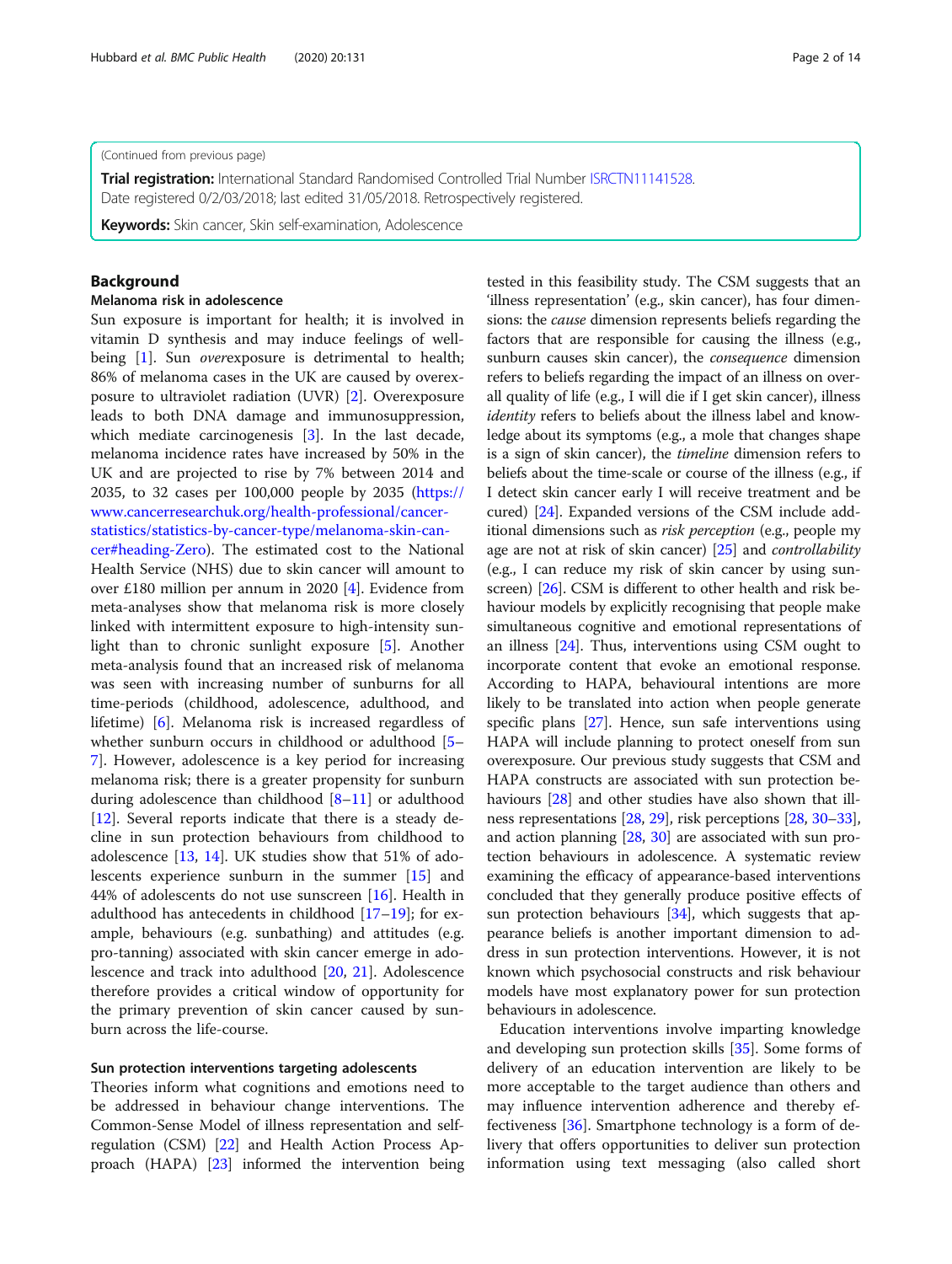messaging service (SMS)) because of high levels (83%) of ownership in the target age group [[37\]](#page-13-0). Moreover, this form of delivering sun protection information may represent a practical and cost-effective approach relative to interventions that are delivered in-person. A systematic review of eight studies concluded that the use of SMS and similar electronic technology improves sun protection behaviours [\[38\]](#page-13-0). However, only one included study involved adolescents, which was a pilot study with no control group of 113 adolescents (11–14 years) who received 36 text messages [\[39](#page-13-0)]. The study reported significant increases in self-reported wearing of sunscreen, hats and sunglasses [\[39](#page-13-0)].

A general criticism of evidence reporting the effect of sun protection interventions is reliance on self-report. People may present a favourable image of themselves on questionnaires, which is called socially desirable responding [\[40\]](#page-13-0). As several systematic reviews have highlighted, a major limitation of previous sun protection intervention studies is lack of objective measurement of sun protection behaviour and clinically-related proximal targets such as, sunburn occurrence [[38,](#page-13-0) [41](#page-13-0)].

## Aims

The feasibility study of an educational sun protection intervention reported in this manuscript was designed to address limitations of our previous education intervention study [\[28\]](#page-13-0). The previous intervention was delivered in-person and sun protection behaviours were selfreported. Hence, the main purpose of this study was to assess the feasibility and acceptability of a sun protection education intervention with an additional intervention component – Short Messaging System (SMS). A further aim was to evaluate trial parameters such as, recruitment, use of a wait-list controlled trial design, and objective measurement of skin colour (erythema and melanin). The feasibility study was not powered to measure effect; rather, the purpose was to observe changes in potential outcomes of interest, and in particular, if outcomes changed in the intended direction. We do not report effectiveness data because it is generally recommended that feasibility and pilot studies descriptively evaluate a trial's feasibility, acceptability and safety rather than test the effectiveness hypotheses of the planned main large-scale trial [\[2](#page-12-0), [16](#page-13-0)–[18,](#page-13-0) [42](#page-13-0)–[45](#page-13-0)]. This is because the small amount of effect data available in feasibility and pilot studies means the degree of uncertainty is such that the chance of reaching inaccurate conclusions about intervention effect is high. Hence, robust and rigorous assessment of an intervention's therapeutic implications must await adequately sized definitive pivotal trials [\[42](#page-13-0)]. Hence, recruitment and data completion rates are reported for intervention and control schools but

outcomes (e.g., objective measure of skin colour) are only reported for the intervention school.

## Methods

## Design

We conducted a feasibility study of a wait-list controlled trial, with five schools allocated by the research team to an intervention group and one school to a wait-list control group. The last school to be recruited was allocated to the control group. We did not use randomisation to reduce bias in this feasibility study because we were not aiming to measure effect; rather, the purpose was to estimate important parameters that are needed to design the main trial so that the future main trial is internally and externally valid. The study was conducted in the United Kingdom between June and September in 2018 to deliberately coincide with summertime when risk of overexposure to the sun is greatest. University of the Highlands and Islands Research and Ethical Committee approved the study (REF: OLETHSHE1004).

#### Study population and recruitment

The criteria for inclusion in the study were males and females aged between 13 and 15 years. Head teachers of 132 state secondary schools (i.e. schools with students in our age category) in 6 local education authorities in different parts of Scotland were contacted by email about the study. Schools were followed up by telephone calls if the head teacher (also called head master, Principal etc. in other countries) expressed interest in participating in the study. Recruitment stopped once six schools consented to participate.

For each participating school, study information booklets were distributed to all parents/carers of all eligible students on the school roll, including a form that could be returned if the parent/carer did not assent to their child's participation in the study. Only students who are opted out of the study by a parent/carer were excluded. Students who have insufficient English language were not excluded because the Education (Additional Support for Learning) (Scotland) Act 2004 entitles those students to additional support for learning. Contact details for the research team were included in the booklet, allowing parents/carers the opportunity to contact the research team if they wished to discuss the study. Students whose parents did not opt them out of the study were provided with a verbal overview of the study by a researcher, a study information booklet and consent form. For those students who were opted out of the study by parents/ carers and those that did not consent to participate, alternative educational opportunities were provided by the school whilst their classmates participated in the study.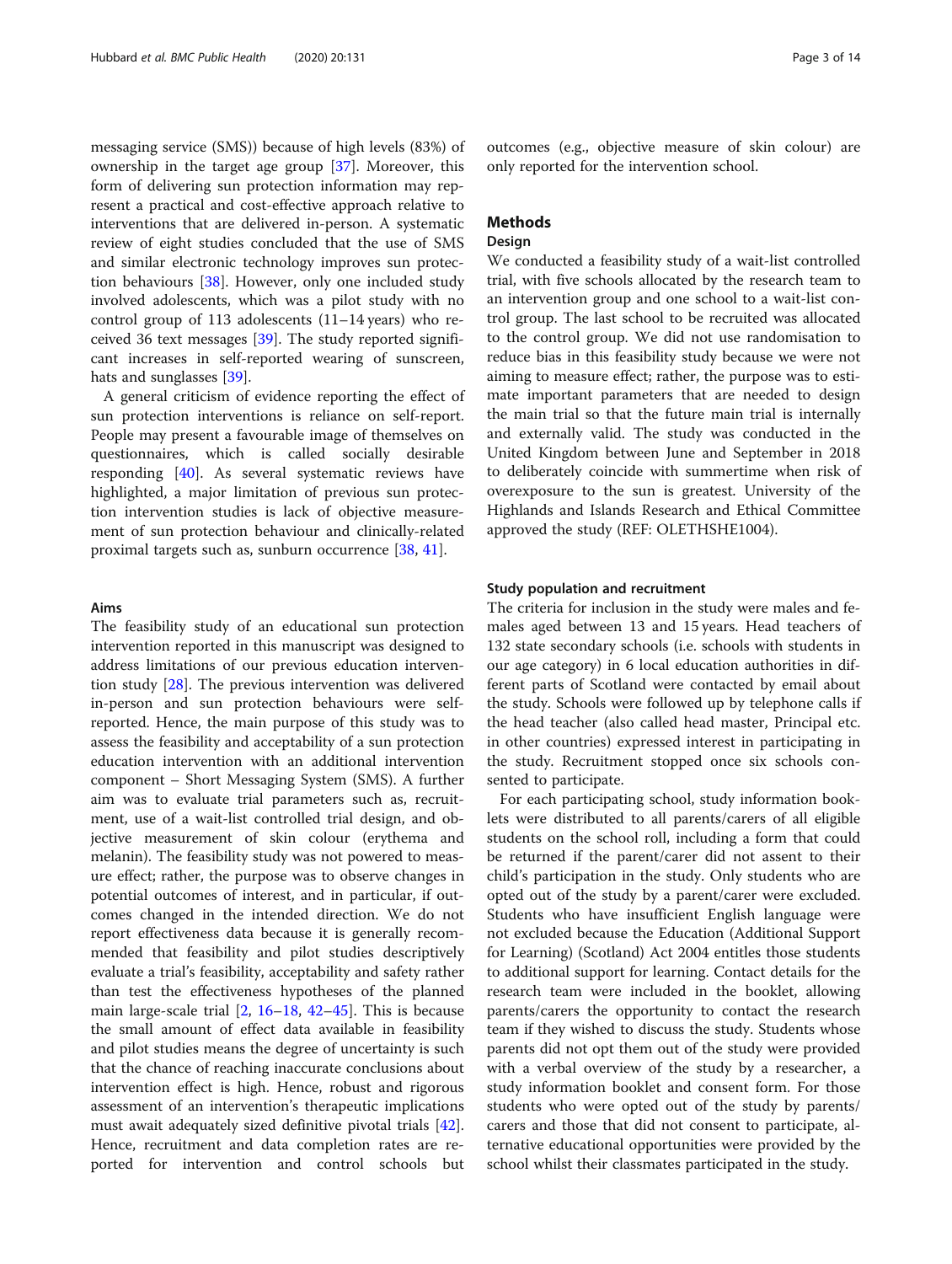#### Intervention description

The intervention being tested was a refinement of our previous intervention [[28](#page-13-0)]; two intervention components were the same (Components 1 and 2) and our previous study shows that these components improve sun safe intentions [[28](#page-13-0)]; the third additional component was novel and had not been previously tested. The intervention was designed in accordance with two theoretical models - CSM and HAPA. The intervention was developed to address social cognitions by changing beliefs about skin cancer, evoke an emotional response to skin cancer, and shift sun protection intentions to actual behaviour by including action and coping planning.

Component 1: Information delivered during a presentation was designed to address key CSM dimensions (cause, consequence, identity, risk perception, controllability) and included information about personal experiences of skin cancer, incidence patterns, risk factors (e.g. when during the day risk of overexposure is greatest in the UK), associations between disease staging and survival, and benefits of SSE. The presentation also briefly touched on appearance e.g., concepts of beauty in relation to tanned and pale skin and the importance of some sun exposure for vitamin D. A skin cancer nurse specialist delivered the 50-min presentation on one occasion during the school day in a classroom or hall. After playing a 5-min film 'Dear 16-year-old me' [\(http://dcmf.ca](http://dcmf.ca)), the nurse delivered the presentation with the aid of Microsoft PowerPoint slides. A Manual of the presentation that was developed by the research team was used as a guide for delivering the same presentation each time. A young adult skin cancer survivor (in this study the individual was male and hence, male pronoun is used) gave a brief 5-min talk after the nurse-delivered presentation. The talk was about his personal experience of melanoma diagnosis at 16 years old, impacts on his life and his views on sunscreen use and SSE. The film and the young person's talk aimed to evoke an emotional response to skin cancer.

Component 2: This intervention component was based on the HAPA and aimed to shift intentions to use sun protection and conduct SSE by making plans to conduct these behaviours. A booklet with instructions to write sun protection and SSE action plans was handed to students at the end of the presentation. The booklet also included information about sunscreen use and SSE. Adolescents were asked to complete an action plan for regular monthly sunscreen use and an action plan for SSE in their own time as home. The SSE component of the booklet for instance, had three sections: a) information on the importance of planning; b) instructions of what should be included in the plan; c) formulating 'ifthen' action plans (e.g., If I am having a shower then I will check my skin) and coping plans (e.g. To make sure I don't forget, I will add the appointment to my calendar and put a reminder post-it on the fridge).

Component 3: Automated text messages were delivered on two days of the week for seven weeks after the 50-min presentation. All messages were sent during the summer holiday period relating to the schools in the study. This is because the summer holidays coincide with UK warm weather when there is the greatest risk of overexposure to the harmful effects of the sun. It is also when students may travel abroad to countries with hot climates. Messages were developed by the study investigators to apply to key theoretical CSM dimensions and address appearance. A total of 14 messages were developed. These messages were tailored to the target audience following feedback from a focus group of students ( $n = 13$ ) who attended one of the participating schools. Participants were shown the messages that the study investigators developed and were asked to provide feedback, including how to make the text messages more likely to motivate themselves to protect their skin. Messages that the participants indicated that they did not like were removed from the list or were revised based on specific suggestions (Additional file [1](#page-12-0)). Messages contained information around sun safety behaviours and information about the effects of excessive exposure to the sun (Table [1](#page-5-0)). Messages were scheduled in the morning on a Monday and Friday.

## Assessing intervention reach, adherence, impact, acceptability

#### Reach and adherence

Intervention reach was objectively measured using school attendance records. Reach was defined as the proportion of students on the school register who attended the presentation and were given the booklet (intervention components 1 and 2) and gave their mobile number (component 3) at the time they consented to the study. Adherence was self-reported by students at follow up and defined as the proportion of consenting students who received the presentation (component 1), read the booklet (component 2), and received text messages (component 3). Questions were: 'Did you listen to the presentation about sun safety that [name of presenters] did?' 'Did you read the booklet that was handed out about sunscreen and skin selfexamination?' 'Did you give your mobile phone number and receive text messages about sun safety over the summer holidays?' Responses were yes, no and don't know.

#### Impact

Five-point continuous rating scales were used to assess students' views about the impact of each intervention component. For example, to assess the perceived impact of component 3 (text messaging) 2 items were used to assess perceived impact: i) 'On a scale of 1 to 5, did the text messages about sun safety increase the ways that you protected your skin from the harmful effects of the sun?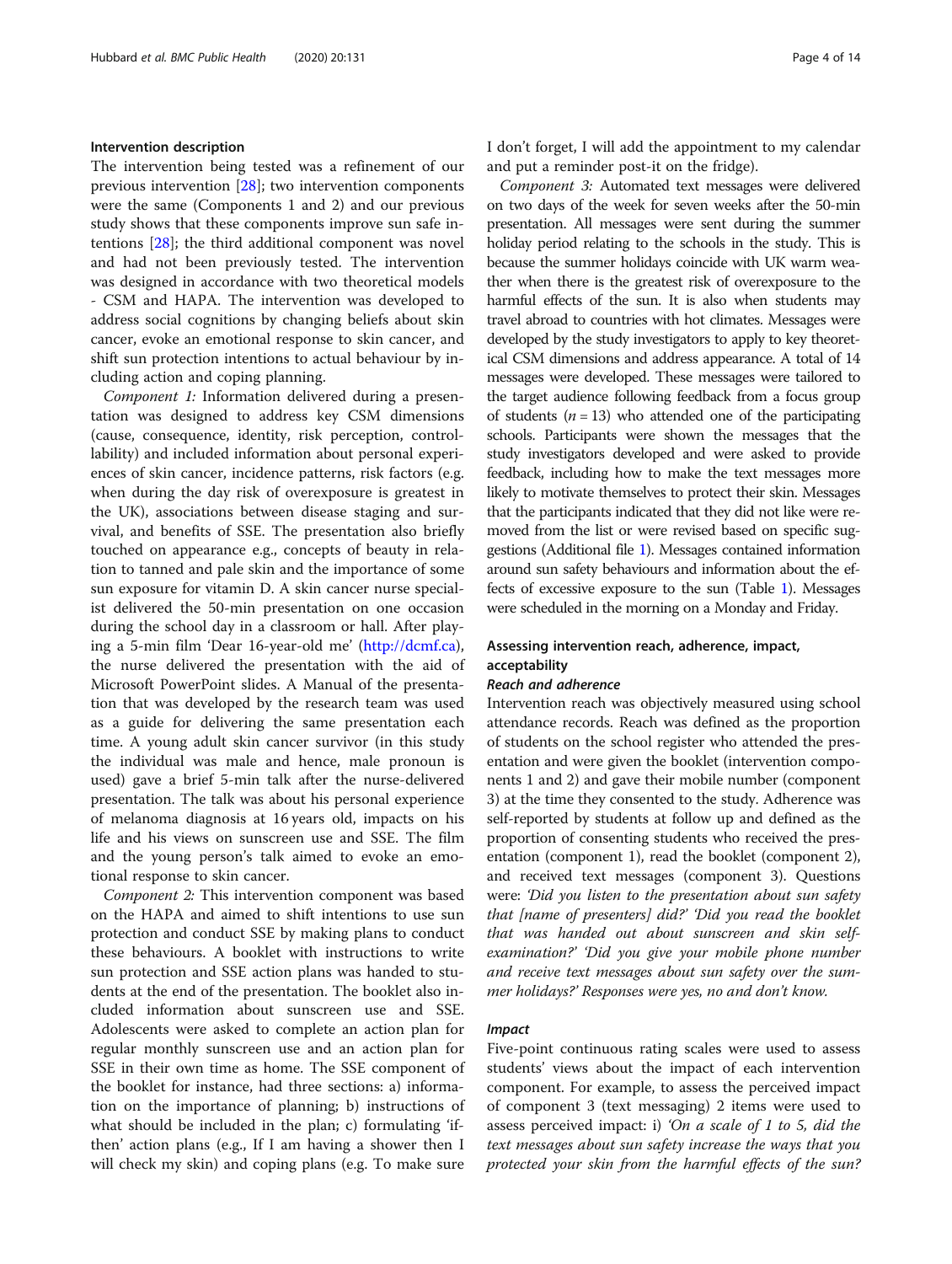<span id="page-5-0"></span>Table 1 Text messages and relevant CSM dimensions

| #              | Text                                                                                                                                                                                                   | <b>CSM</b><br>dimensions                     |
|----------------|--------------------------------------------------------------------------------------------------------------------------------------------------------------------------------------------------------|----------------------------------------------|
|                | Intro Schools out for summer! This is Sunny Day, you will receive texts from me over the summer holiday as part of the sun safe<br>study! We hope the information will help you stay safe in the sun!  |                                              |
| 1              | Fake it! If you like looking tanned then fake tan is better for your skin than sunbathing.                                                                                                             | <b>Risk</b><br>perception                    |
| $\overline{2}$ | Spot the odd one out.<br>To stay sunsafe: use sunscreen, wear sunglasses, wear a hat, cover up, stay in the shade, start a stamp collection.                                                           | Controllability                              |
| 3              | Skin cancer is the 2nd most common cancer in young adults in the UK. Reduce your chances of skin cancer by staying safe in<br>the sun.                                                                 | <b>Risk</b><br>perception<br>Controllability |
| $\overline{4}$ | The sun can cause skin cancer through invisible rays called UV rays. You can't see them but it is these rays that hit our body<br>and cause skin cancer.                                               | Cause                                        |
| 5              | The two types of UV rays that affect our skin are UVA and UVB rays. UVA causes aging. This means that you will get wrinkles<br>younger and your skin can turn leathery. Easily remembered as UVAgeing. | Consequence<br>Appearance                    |
| 6              | UVB causes your skin to burn. Easily remembered as UVBurning.                                                                                                                                          | Consequence                                  |
| 7              | Ralf was diagnosed with skin cancer when he was 24. He said: "I should have protected my skin from the sun a lot more when<br>I was young."                                                            | <b>Risk</b><br>perception<br>Controllability |
| 8              | Those who get diagnosed with skin cancer often regret not having been more careful when they were young. You need to<br>be sunsafe now.                                                                | Consequence<br>Timeline                      |
| 9              | "Sunscreen is smelly and sticky" – is that a good enough reason to risk getting sunburnt and increasing your chance of skin<br>cancer?                                                                 | Consequence<br>Cause                         |
| 10             | You look so nice and healthy with your tan. Isn't it weird that a sign of skin damage is seen as something healthy? A tan is<br>skin damage.                                                           | Identity<br>Appearance                       |
| 11             | Fake it! If you like looking tanned then fake tan is better for your skin than sunbathing.                                                                                                             | Controllability<br>Appearance                |
| 12             | Avoid the lobster look. Sunburn hurts, makes you look stupid and keeps you out of action.                                                                                                              | Consequence<br>Appearance                    |
| 13             | You wouldn't sit in a car without a seatbelt on, would you? Make sure you do the same in the sun. Sunscreen is your sun-<br>seatbelt!                                                                  | Controllability                              |
| 14             | How do you think celebrities keep their skin looking young? Thats right its sunscreen! Cheaper and less painful than a<br>facelift                                                                     | Appearance<br>Controllability                |
| End            | Thanks for taking part in our study - hope you had a good summer holiday!                                                                                                                              |                                              |

e.g. using sunscreen, staying in the shade etc.' ii) 'On a scale of 1 to 5, did the text messages about sun safety influence whether you examined your skin for signs of possible skin cancer?' Students answered each question using a scale of 1 (definitely did) to 5 (definitely did not).

## Acceptability

Focus groups to elicit adolescents' views on the acceptability of the intervention were conducted approximately 12 weeks after Component 1 of the intervention in each of the four intervention group schools. Focus groups were audio-recorded and took place during school time, in a classroom, at a time and place selected by the teacher and lasted approximately 20 min. Confidentiality was explained and informed consent was obtained in writing.

## Variables and measures

Outcome variables were measured before the school summer holidays in June (baseline) and after the

summer holidays in September (follow-up). This is because the summer holidays coincide with UK warm weather when there is the greatest risk of overexposure to the harmful effects of the sun. Student responses were paired between the two timepoints via use of unique identifier after all questionnaires had been anonymised. Objective measures of sunburn and tanning were collected by two researchers in the classroom. A selfcompleted pen and paper questionnaire was completed by students in the classroom. Items for the self-report questionnaire were recommended by an international working group to measure sunburn and sun protection behaviours  $[46]$  $[46]$  and/or used in our previous study  $[28]$  $[28]$ .

## Objective measures of skin colour

The colour of our skin is made up of many different components including melanin (protective tanning pigment) and redness (erythema). The Mexameter (Enviro-Derm MX18) is a spectrometer measurement technique,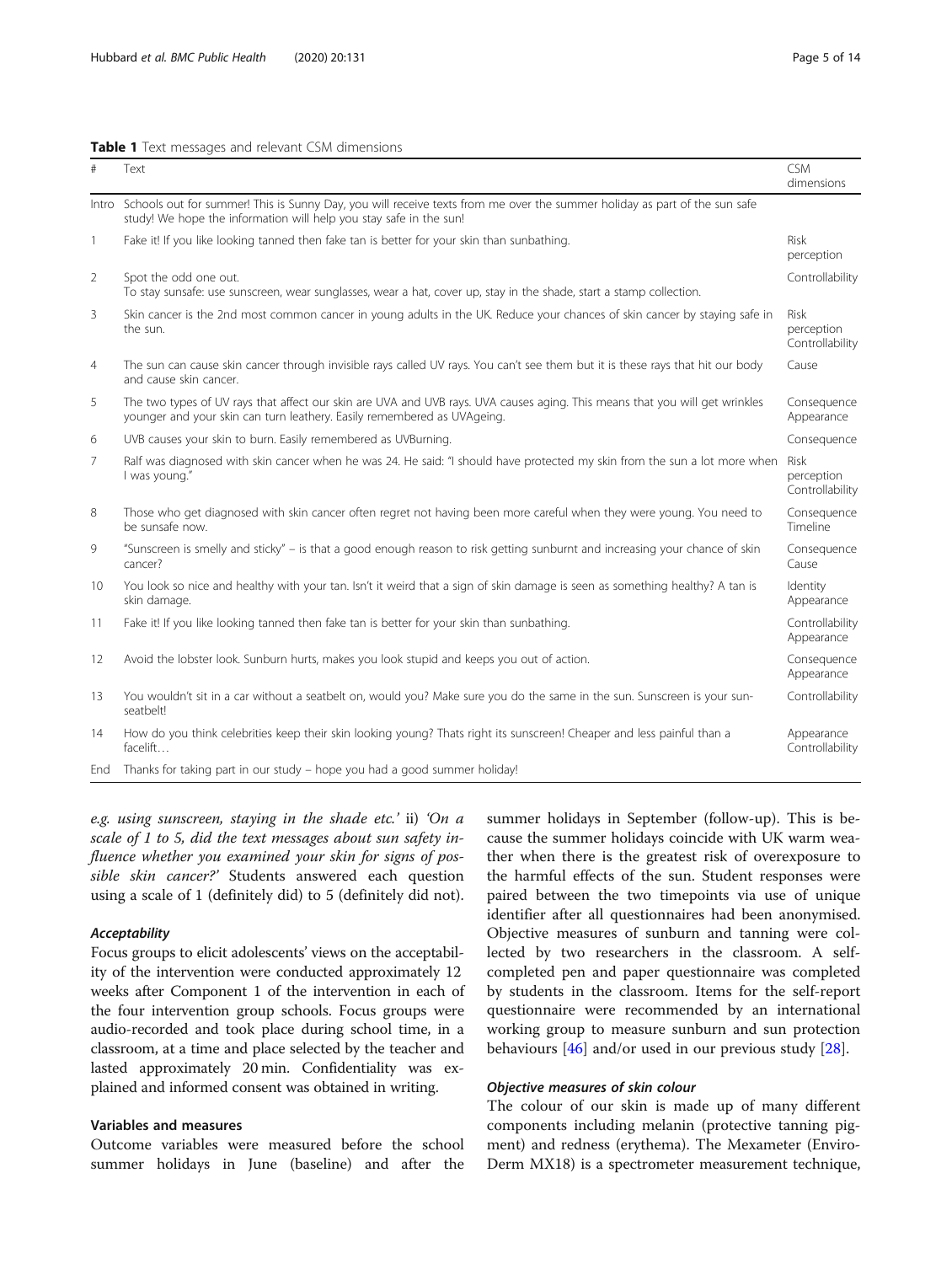based on light reflection and absorption which measures melanin and erythema in the skin. The probe emits three wavelengths of light, chosen to correspond to the different absorption rates of melanin and haemoglobin. The feasibility of objectively measuring sunburn and tanning was assessed by measuring skin colour using a Mexameter, giving a "melanin index" calculated from the intensity of the absorbed and the reflected light at 660 and 880 nm and an "erythema index" from 568 and 660 nm [[47\]](#page-13-0). Data suggest that the Mexameter can reliably detect erythema from exposure to 1.5 times the minimal erythemal dose (MED) of UV radiation; MED is determined by skin colour with paler skin being more sensitive to UV [\[48](#page-13-0)].

Three readings were made, each taking only a few seconds, on the right or left dorsal forearms (likely to be exposed to UV radiation) and behind the left or right ear (unlikely to be exposed to UV radiation). An increase in scores indicates more sun exposure between baseline and follow up.

#### Self-reported sunburn, severity and body location

Self-reported sunburn was measured using one item: 'For people with white skin, sunburn is red skin that appears a few hours after being out in the sun and then fades after a few days. For people with naturally dark skin, sunburn is less visible but the skin feels hot in the sun and stays hot and is painful afterwards for a few days. During the last summer holidays, how many times did you have a red OR painful sunburn that lasted a day or more? Students had nine options to choose to report how many times they had sunburn from 0 to  $\geq 8$ .

Sunburn severity was measured using one item: 'Which one of the following best describes your worst case of sunburn during the last summer holidays?' Students had seven options to choose how to report severity: 'Skin got hot and stayed hot for a couple of days, Skin went pink or slightly red, Skin went red but not sore, Skin went red and sore, Skin went red, sore and blistered, or I did not get sunburnt during the summer holidays.'

Body location was measured using one item: 'Where on the body was your worst case of sunburn during the last summer holidays?' Students had seven options to choose to report where on the body their worst case of sunburn occurred: 'back, chest, leg or foot, arm or hand, shoulder or neck, head or face, or I did not get sunburnt during the summer holidays.'

#### Self-reported tanning

Three items were used to measure tanning: i) 'Last summer did you get a suntan?' Students had three options: 'yes, no or don't know'; ii) 'How many days did you sunbathe last summer to try to get a suntan? (by sunbathe, we mean that you stayed out in the sun because you wanted your skin to go browner or more golden in colour). Students had four options '0 days, 1 to 5 days, 6 to 10 days, 11 or more days'. iii) 'At present, do you use a sun-tanning bed (either at home, in a spa or a tanning shop on high street)'. Students had three options: 'yes, no or don't know.'

## Sun protection behaviours

Four items were used to measure sun protection behaviours: 'For the following questions, think about what you did when you were outside during the last summer holidays on a warm sunny day: i) How often did you wear SUNSCREEN? ii) How often did you wear a SHIRT WITH SLEEVES that cover your shoulders? iii) How often did you stay in the SHADE or UNDER AN UMBRELLA? iv) How often did you wear SUNGLASSES?' Students had four options: 'never, rarely, sometimes, often'.

## Skin self-examination (SSE)

One item was used to measure SSE: 'In the past month, have you examined your skin for signs of possible skin cancer?' Students had three options: 'yes, no or don't know.'

#### Social-demographic characteristics

Socio-demographic questions were included to gather data on age, gender and ethnicity.

#### Analyses

As this was a feasibility study, the quantitative data were analysed using descriptive statistics. Baseline measurements were reported as n (%) for categorical data and mean (standard deviation) for continuous variables. The melanin and erythema indices were summarized as the arithmetic mean of the three readings taken on the forearm, and the arithmetic mean of the three readings taken behind the ear. Changes in the outcome measures were analysed within individuals (paired analysis) and reported in cross-tabulations (pre- and post- intervention) for categorical variables and as mean (standard deviation) of within-individual changes for continuous variables.

The control group was included in the study solely to determine the feasibility of recruitment of such a group. Thus, the more detailed results reported in this manuscript only include participants in the intervention group, to describe the outcomes pre- and post-intervention and the participants' subjective views of the intervention impact. Only complete data (i.e., individually paired baseline and follow up sampled data) are included.

Audio-recorded qualitative data from focus groups were transcribed verbatim and analysed thematically using the Framework approach [[49\]](#page-13-0). Qualitative findings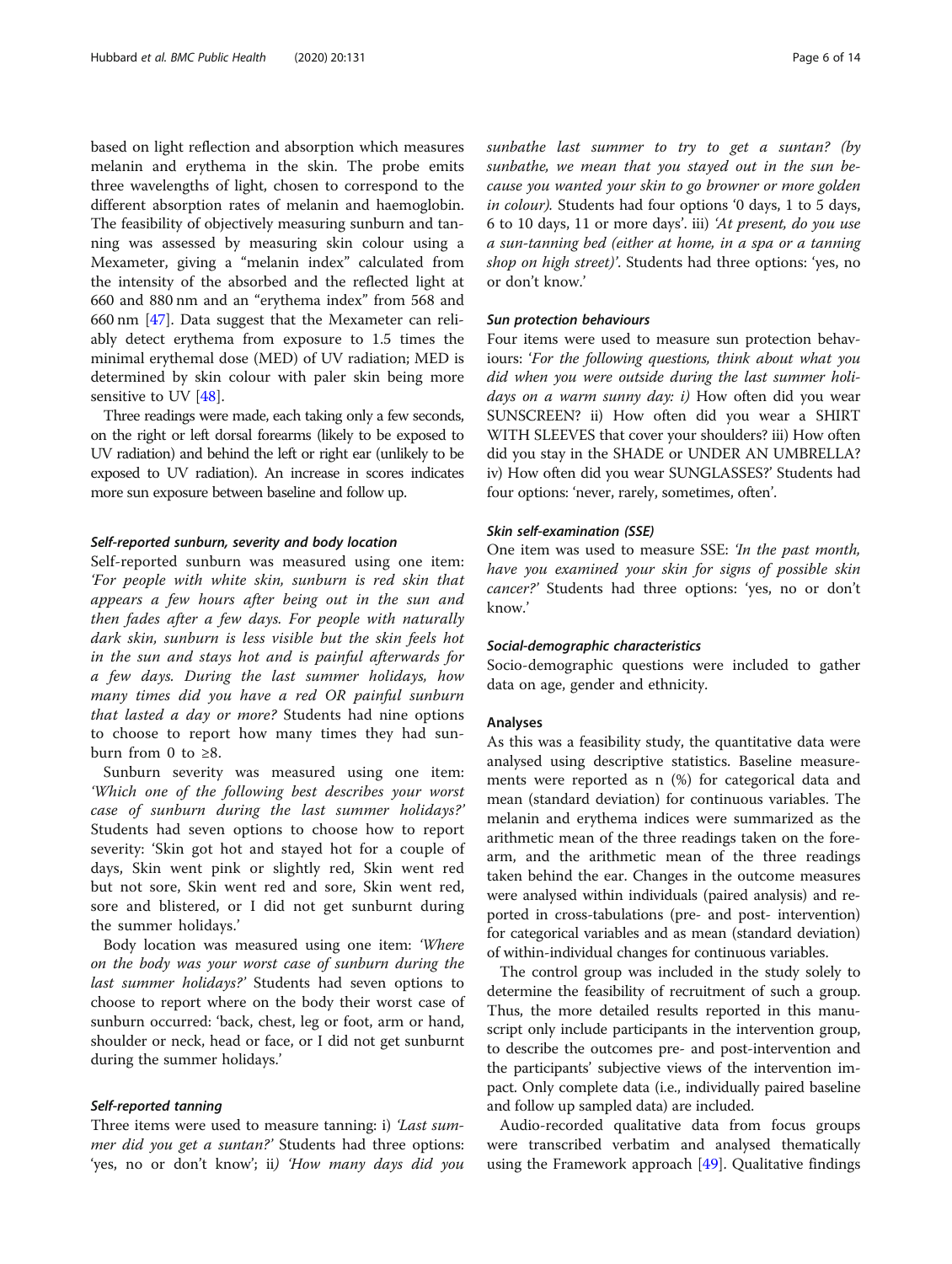provided contextual and explanatory understandings of adolescents' experiences of the intervention.

#### Results

## Recruitment, participant characteristics and data availability

Initially eight out of 130 schools in Scotland indicated an interest in participating in the study. Three schools had difficulty in facilitating the study within the timetable. There were four schools allocated to the intervention group and one school allocated to the control group. As previously pointed out, randomisation as a method for reducing bias was not used because we were not measuring effect in this feasibility study.

The school registers across all sites (intervention and control) indicate 724 students were eligible. No students declined to participate but some were either absent on the days the research was conducted or in a class that was not included in the study (a teacher could decide if their class was to be included in the study without giving any reason) and therefore 487 students consented to the study at baseline (67%), of which 385 (79%) were in the intervention group and 102 (21%) in the control group. Four parents/carers opted their child out of the study.

The characteristics of the study group are shown in Table 2. On average the intervention group were statistically significantly older than the control group (average age = 14.3 compared to 13.4) and had slightly more male participants (although this difference was not statistically significant). The distribution of ethnic groups was similar in the intervention and control groups, with the majority of the participants from the White ethnic group.

Objective skin measurements were available for 255 (66%) of the intervention group at baseline and 237

Table 2 Study group characteristics

| Variable      |         | Intervention |       | Controls |       |
|---------------|---------|--------------|-------|----------|-------|
|               |         | No.          | %     | No.      | %     |
| Age at start: | 13      | 0            | (0%)  | 57       | (58%) |
|               | 14      | 234          | (66%) | 40       | (41%) |
|               | 15      | 118          | (34%) | 1        | (1%)  |
|               | Missing | 33           |       | 4        |       |
| Gender:       | Male    | 179          | (49%) | 42       | (44%) |
|               | Female  | 185          | (51%) | 53       | (56%) |
|               | Missing | 21           |       | 7        |       |
| Ethnic group  | White   | 358          | (93%) | 95       | (93%) |
|               | Mixed   | 11           | (3%)  | 3        | (3%)  |
|               | Asian   | 6            | (2%)  | 1        | (1%)  |
|               | Black   | 5            | (1%)  | $\Omega$ | (0%)  |
|               | Other   | 4            | (1%)  | $\Omega$ | (0%)  |
|               | Missing | 1            |       | 3        |       |

(61%) of the group at follow up. In one intervention school, the researchers ran out of time and could not collect measures from all students. Complete self-report data in schools were available for 247 (64%) adolescents in the intervention schools (i.e. we could pair baseline and follow-up for analysis of change in self-report outcome measures). In the control school, objective skin measurements were available for 101 (99%) of the control group at baseline and 79 (77%) at follow up. Complete self-report data in the control group was 57 (56%).

The study flowchart (Fig. [1](#page-8-0)) shows the number of students screened and assessed for eligibility, excluded, allocated to intervention or control group and the number of students in the intervention schools receiving the intervention and assessed at follow up. Given this is a feasibility study that is not designed to measure effect, only complete data for intervention schools is included in the results below.

## Intervention reach, adherence, relevance and acceptability

## Reach and adherence

The number of intervention group students on the school register who attended the presentation about sun protection (component 1) and were given the booklet (component 2) was: 52%,  $n = 110$ ; 72%,  $n = 93$ ; 91%,  $n =$ 29; 84%,  $n = 147$  for each intervention group school, respectively. The number of students on the school register who gave their mobile number to the research team (component 3) when consenting to the study was: 24%,  $n = 51$ ; 16%,  $n = 21$ ; 31%,  $n = 10$ ; 41%,  $n = 73$  for each intervention group school respectively.

Using self-report data, in total, 261 (92%) intervention group students listened to the presentation, 186 (68%) read the booklet with action plans, and 109 (39%) received text messages. Just over one quarter of the group (27%) received all three intervention components. Focus groups with some participants provide some indication for low adherence; for example, one student had changed his mobile phone number and so did not receive text messages and some students were concerned about their number being shared and receiving spam messages.

### Impact

Table [3](#page-8-0) summarises intervention group students' perceived impact of each intervention component for sun protection and SSE. Only students who reported receiving the component and completed the question about perceived impact are reported. The most popular response in each category was the middle one (3), recorded by between 30 and 43% of participants. In general, students perceived the intervention impacted their sun protection behaviours more than SSE with no intervention component perceived as more impactful than another.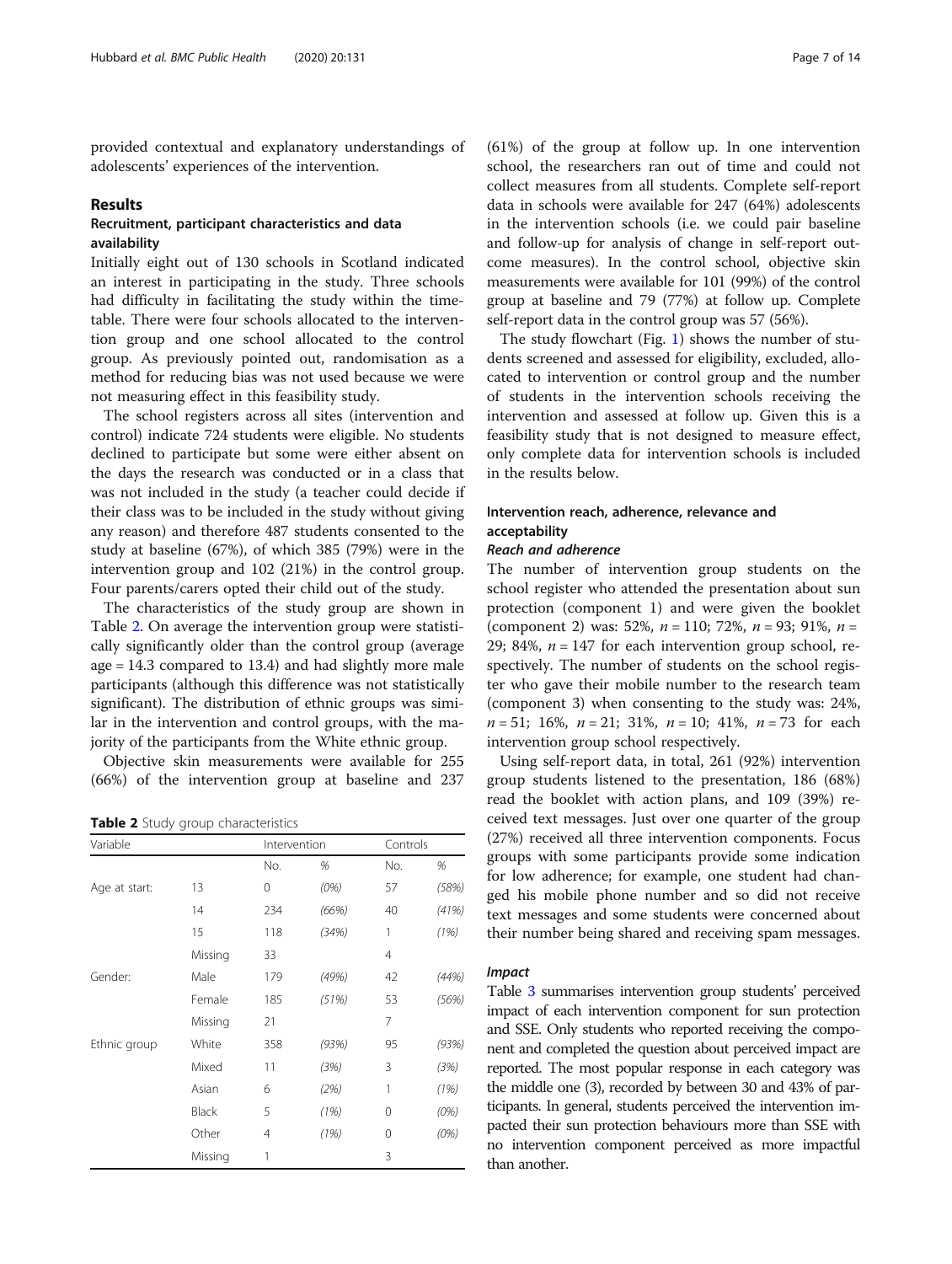<span id="page-8-0"></span>

## Acceptability

Focus groups after the intervention were conducted in 3 intervention schools with 42 students participating across the sites. The main theme was relevance. Adolescents did not perceive melanoma risk as a major issue for their age group and because of UK weather. A summary of key points is presented for each of the three intervention components:

Component 1 (presentation): Most students said during the focus group that listening to the young adult skin

Table 3 Subjective response to intervention components

|                             | Definitely did |       |    |       |    |       |          |       |    | Definitely did not |  |
|-----------------------------|----------------|-------|----|-------|----|-------|----------|-------|----|--------------------|--|
|                             |                |       |    | 2     |    | 3     |          | 4     |    | 5                  |  |
|                             | $\Gamma$       | %     | n. | %     | n  | %     | $\Gamma$ | %     | n. | %                  |  |
| Component 1 (Presentation): |                |       |    |       |    |       |          |       |    |                    |  |
| Increase sun protection     | 36             | (14%) | 63 | (24%) | 88 | (34%) | 50       | (19%) | 21 | (8%)               |  |
| Skin examination            | 24             | (9%)  | 52 | (20%) | 83 | (32%) | 40       | (15%) | 61 | (23%)              |  |
| Component 2 (Booklet):      |                |       |    |       |    |       |          |       |    |                    |  |
| Increase sun protection     | 15             | (8%)  | 46 | (26%) | 57 | (32%) | 45       | (25%) | 16 | (9%)               |  |
| Skin examination            | 14             | (8%)  | 36 | (20%) | 53 | (30%) | 44       | (25%) | 31 | (17%)              |  |
| Component 3 (Text messages) |                |       |    |       |    |       |          |       |    |                    |  |
| Increase sun protection     | 17             | (16%) | 15 | (14%) | 46 | (43%) | 15       | (14%) | 14 | (13%)              |  |
| Skin examination            | 13             | (12%) | 13 | (12%) | 41 | (38%) | 24       | (22%) | 16 | (15%)              |  |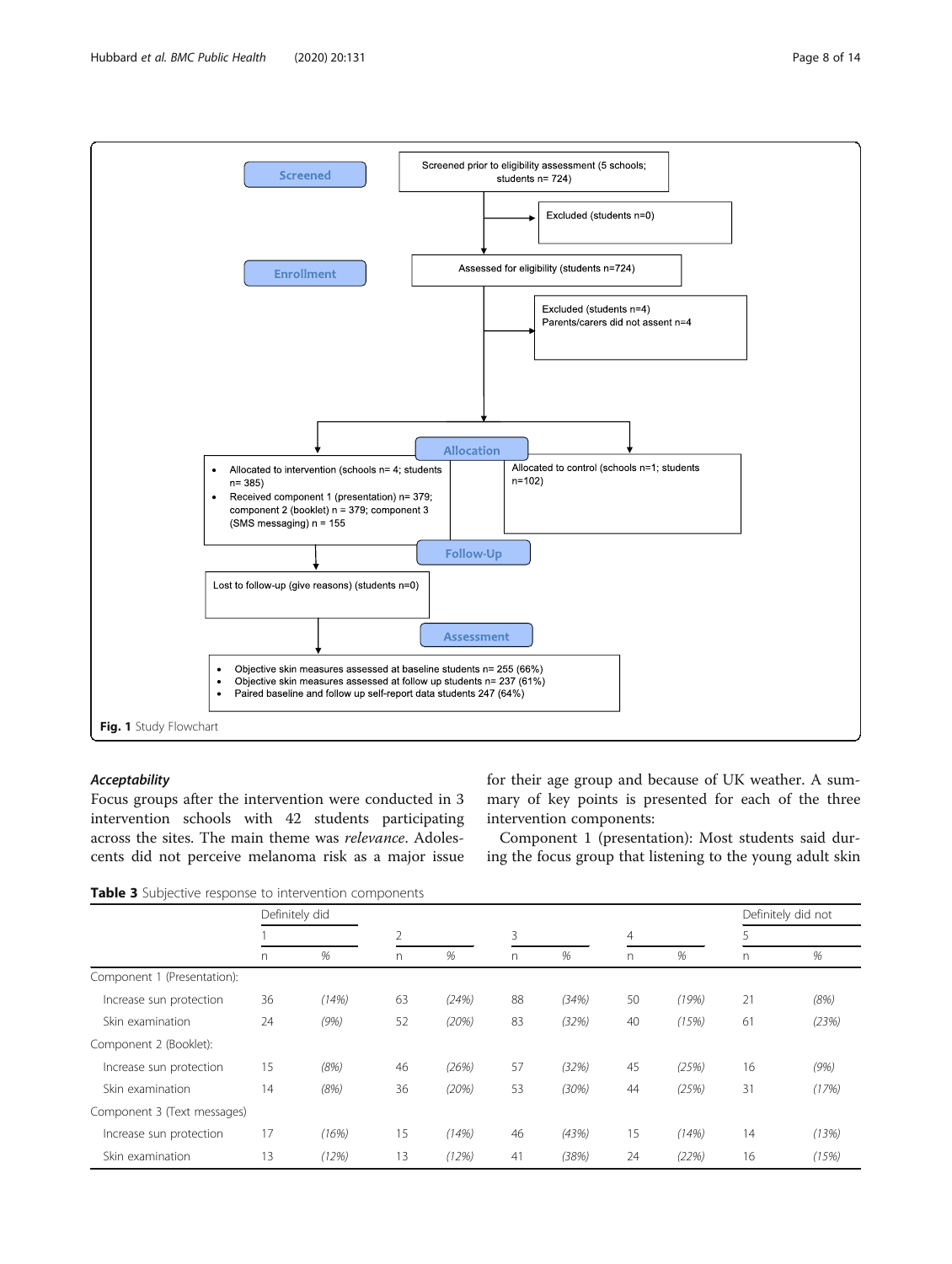Table 4 Change in melanin and erythema indices for intervention group

| Site           | Change in index over the intervention period |                    |  |  |
|----------------|----------------------------------------------|--------------------|--|--|
|                | Mean                                         | Standard deviation |  |  |
| Melanin (Arm)  | 17.0                                         | (63.2)             |  |  |
| Melanin (Ear)  | 45.1                                         | (74.2)             |  |  |
| Erythema (Arm) | $-11.9$                                      | (60.8)             |  |  |
| Erythema (Ear) | $-20.0$                                      | (62.8)             |  |  |

cancer survivor talk about his experience of being diagnosed and treated for skin cancer was the best feature of the presentation. Students could recall what he said. They said that they could relate to him because he was a young person. They believed that the message about sun protection was more powerful coming from someone their age. Students questioned the relevance of a sun protection intervention during adolescence because they associated skin cancer with older people and did not perceive sun protection a priority at this stage in their lives. Further, they did not perceive that they were at skin cancer risk because of the UK weather. Students were able to recall key sun protection information delivered during the presentation including using sunscreen and wearing clothing to protect themselves from the harmful effects of the sun.

Component 2 (action planning): Students said that they did not complete the action plans for sunscreen use or SSE. Some students were unclear about the purpose of doing such detailed action plans for one behaviour. Nonetheless, some students liked receiving the booklet because it had information about sun protection and SSE that they could refer to at a later date should they wish to do so.

Component 3 (text messages): Students said that text messages acted as a regular reminder to use sun protection. Students preferred texts with specific advice about how to be safe in the sun and ways of obtaining a tan without sunbathing as opposed to just information about the dangers of UV radiation. Text messages that would make them laugh were welcomed. Students recommended visual examples to accompany text and recommended sending texts when relevant e.g., on sunny days. Some students questioned the relevance of sun protection messages in the UK because of the weather and perceived them as only relevant when they were in countries with regular sunshine.

## Melanin, erythema, sunburn, tanning, sun protection behaviours, skin self-examination Melanin and erythema

The change in the melanin and erythema indices across the intervention period are summarised in Table 4 for the intervention group. A positive difference indicates an increase in the index. Indices of melanin increased on both the arm and the ear, with higher increases on the ear. Indices of erythema decreased on both sites.

## Sunburn

Table 5 shows the numbers of self-reported occurrences of sunburn before and after the intervention. The numbers before the intervention refer to the number of occurrences in the previous summer and the numbers after the intervention refer to the number of occurrences during the intervention period. Due to small numbers, those reporting 4, 5, 6, 7 or 8 or more occurrences have been grouped together as 4 or more occurrences.

Table 5 shows for instance, that out of the 60 students who reported 'No sunburn' the previous summer holidays (pre-intervention), 38 reported 'no sunburn' during the current summer holidays (post-intervention), 17 reported 1 incidence of sunburn, 4 reported 2 incidences, 1 reported 3 incidences and 0 reported 4 or more incidences of sunburn. Overall, 37% of participants reported the same number of sunburns pre- and post-intervention, 26% reported an increased number of sunburns and 37% reported a decreased number of sunburns.

The extent of the self-reported worst case of sunburn is shown in Table [6.](#page-10-0) Only those who reported occurrence of sunburn in the previous question are included. The percentage of participants reporting more severe sunburn is lower post-intervention than pre-intervention; for example, 55% of students reported that skin went red and sore or skin went red, sore and blistered in the previous summer holidays (pre-intervention) compared to 43% during the current summer holidays (post-intervention).

Typically, sunburn was experienced on the shoulder and neck (around 52% of participants) followed by the back (18%) both pre- and post-intervention.

## **Tanning**

Overall, 62% of intervention group participants reported getting a suntan in the summer prior to the intervention

**Table 5** Self-reported occurrence of sunburn comparing preand post-intervention scores

| Pre-intervention | Post-intervention |    |                |    |           |       |  |  |
|------------------|-------------------|----|----------------|----|-----------|-------|--|--|
|                  | No sunburn        | 1  | $\overline{2}$ | 3  | 4 or more | Total |  |  |
| No sunburn       | 38                | 17 | 4              | 1  | 0         | 60    |  |  |
|                  | 25                | 20 | 16             | 5  | $\Omega$  | 66    |  |  |
|                  | 8                 | 15 | 21             | 11 | Β         | 58    |  |  |
| Β                | $\mathcal{P}$     | 8  | 12             | 3  | 8         | 33    |  |  |
| 4 or more        |                   | 4  | 9              | 7  | 9         | 30    |  |  |
| Total            | 74                | 64 | 62             | 27 | 20        | 247   |  |  |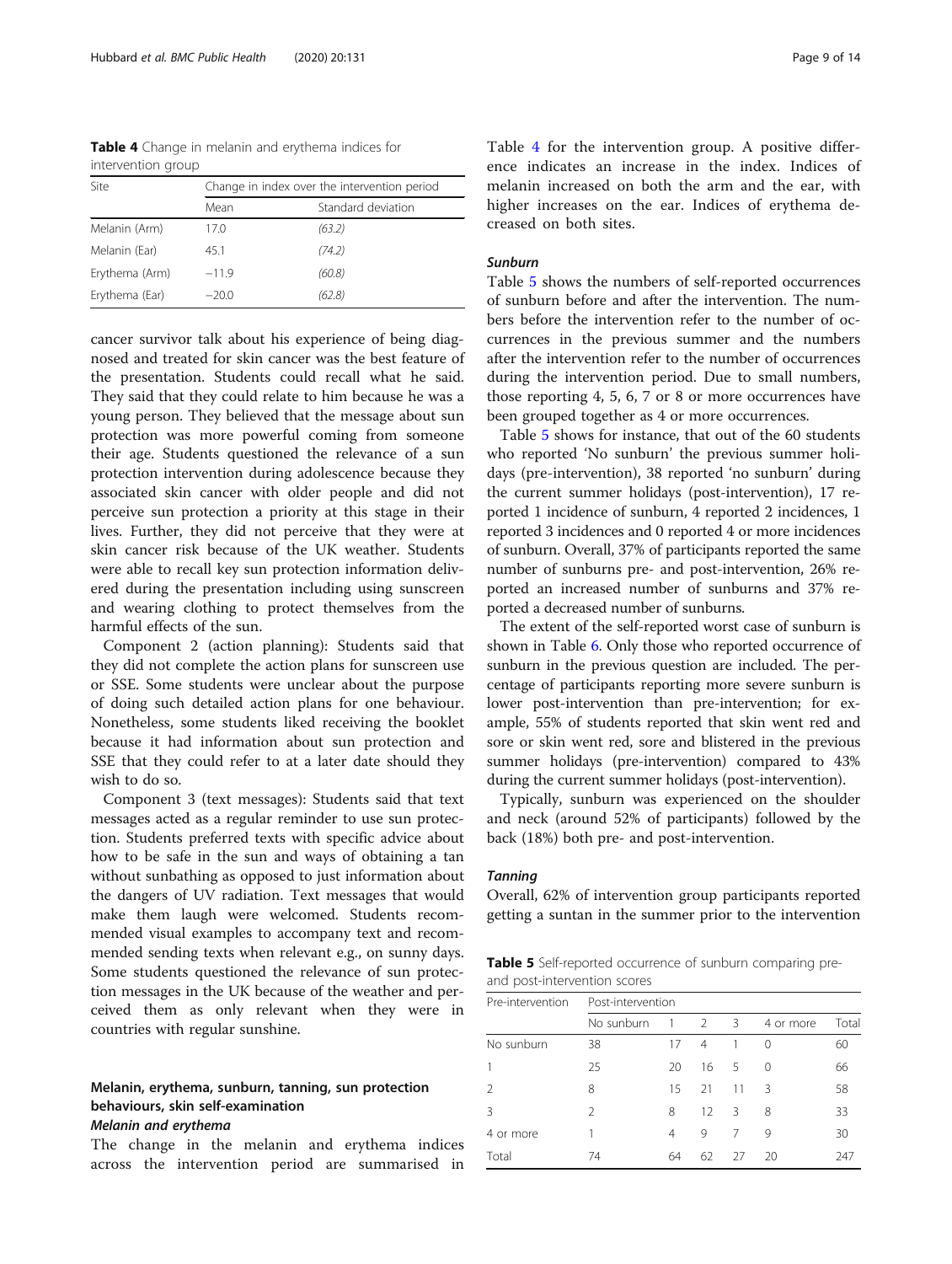<span id="page-10-0"></span>Table 6 Extent of worst case of sunburn comparing pre- and post-intervention scores

| Extent of sunburn                    |     |       | Pre-intervention Post-intervention |       |
|--------------------------------------|-----|-------|------------------------------------|-------|
|                                      | n   | %     | n                                  | %     |
| Skin stayed hot for a couple of days | -19 | (10%) | 22                                 | (13%) |
| Skin went pink or slightly red       | 26  | (14%) | 31                                 | (18%) |
| Skin went red but not sore           | 37  | (20%) | 42                                 | (25%) |
| Skin went red and sore               | 74  | (41%) | 54                                 | (32%) |
| Skin went red, sore and blistered    | 25  | (14%) | 19                                 | (11%) |
| Total                                | 181 |       | 168                                |       |

and 66% reported a suntan in the summer of the intervention. Table 7 shows the self-reported numbers of days of sunbathing each summer to try to get a suntan.

Just over 50% of participants reported similar suntanning behaviour pre- and post-intervention, 23% increased the number of days of sunbathing and 25% decreased the number of days sunbathing.

Very few participants reported using a sun-tanning bed (Acts in 2008 in Scotland and 2010 in England and Wales were introduced to prevent people under the age of 18 from using sunbeds on commercial premises, by making it an offence for sunbed businesses to allow people access under the age of 18 to sunbeds on their premises) - 5 participants reported doing so preintervention, and 4 participants reported doing so postintervention. None of the participants reported using a sun-tanning bed both pre- and post-intervention.

#### Sun protection

Table 8 shows the self-reported use of sun protection measures pre- and post-intervention. The table shows the number and percentage of participants who reported taking each sun protection measure either sometimes or often. There was little change in behaviours across the intervention period.

## Skin self-examination

Only 7 (3%) of participants reported examining their skin for signs of possible skin cancer on a regular

Table 7 Self-reported number of days sunbathing pre- and post-intervention

| Pre-intervention | Post-intervention |            |             |             |       |  |  |  |
|------------------|-------------------|------------|-------------|-------------|-------|--|--|--|
|                  | None              | $1-5$ days | $6-10$ days | $11 + days$ | Total |  |  |  |
| None             | 70                | 16         | 8           | 6           | 100   |  |  |  |
| 1 to 5 days      | 27                | 32         | 12          | 8           | 79    |  |  |  |
| 6 to 10 days     | 4                 | 13         |             | 8           | 32    |  |  |  |
| 11 or more days  | 3                 | 2          | 12          | 19          | 36    |  |  |  |
| Total            | 104               | 63         | 39          | 41          | 247   |  |  |  |

Table 8 Use of sun protection measures pre- and postintervention

| Sun protection                      |     | Pre-intervention | Post-intervention |       |
|-------------------------------------|-----|------------------|-------------------|-------|
|                                     | n   | %                |                   | %     |
| Wore sunscreen sometimes/often      | 186 | (75%)            | 170               | (69%) |
| Shirt with sleeves sometime/often   | 144 | (58%)            | 140               | (57%) |
| Stayed in shade sometimes/often 135 |     | (55%)            | 127               | (51%) |
| Wore sunglasses sometimes/often 151 |     | (61%)            | 141               | (57%) |

basis pre-intervention, rising to 26 (11%) of participants post-intervention.

## **Discussion**

We successfully recruited and retained five schools and allocated one school to a wait-list control group. Hence, this small feasibility study suggests that the use of a wait-list controlled study design is acceptable. In this feasibility study, head teachers were approached only once about the study by email; nevertheless, the poor initial response rate highlights that future research conducted in UK secondary schools may face recruitment challenges. The challenges of recruitment and data collection in schools are recognised internationally [\[50,](#page-13-0) [51](#page-14-0)] and therefore we believe that the low response rate in our feasibility study is likely related to the general practicalities of accommodating research in schools irrespective of country. Some head teachers indicated that they were not in a position to participate because there was no space left on the school timetable to accommodate the research. This feasibility study therefore suggests that research teams may have more success in recruiting schools if head teachers are approached prior to the finalisation of timetables, which are often set a year in advance. Other studies recommend approaching a relevant teacher (e.g. a teacher responsible for personal, social and health education) rather than the head teacher [[51](#page-14-0)] and avoiding examination periods when students are either in exams or studying for exams [\[28\]](#page-13-0).

The feasibility study shows that objective measurement of melanin and erythema by Mexameter before and after the school summer holiday is acceptable to adolescents and is feasible to collect in schools. Nonetheless, the procedure, while taking only a minute per student, does require planning so that all students in the study can have measures taken within the available time set for the research on the school timetable. The school summer holiday in the UK is when sun exposure is most likely to produce a change in melanin. The direction of change in indices of melanin was as expected, with mean melanin scores increasing over the school summer holidays. Indices of erythema scores decreased. Erythema is the initial inflammatory response in the skin and represents redness of haemoglobin [[47\]](#page-13-0). Hence, erythema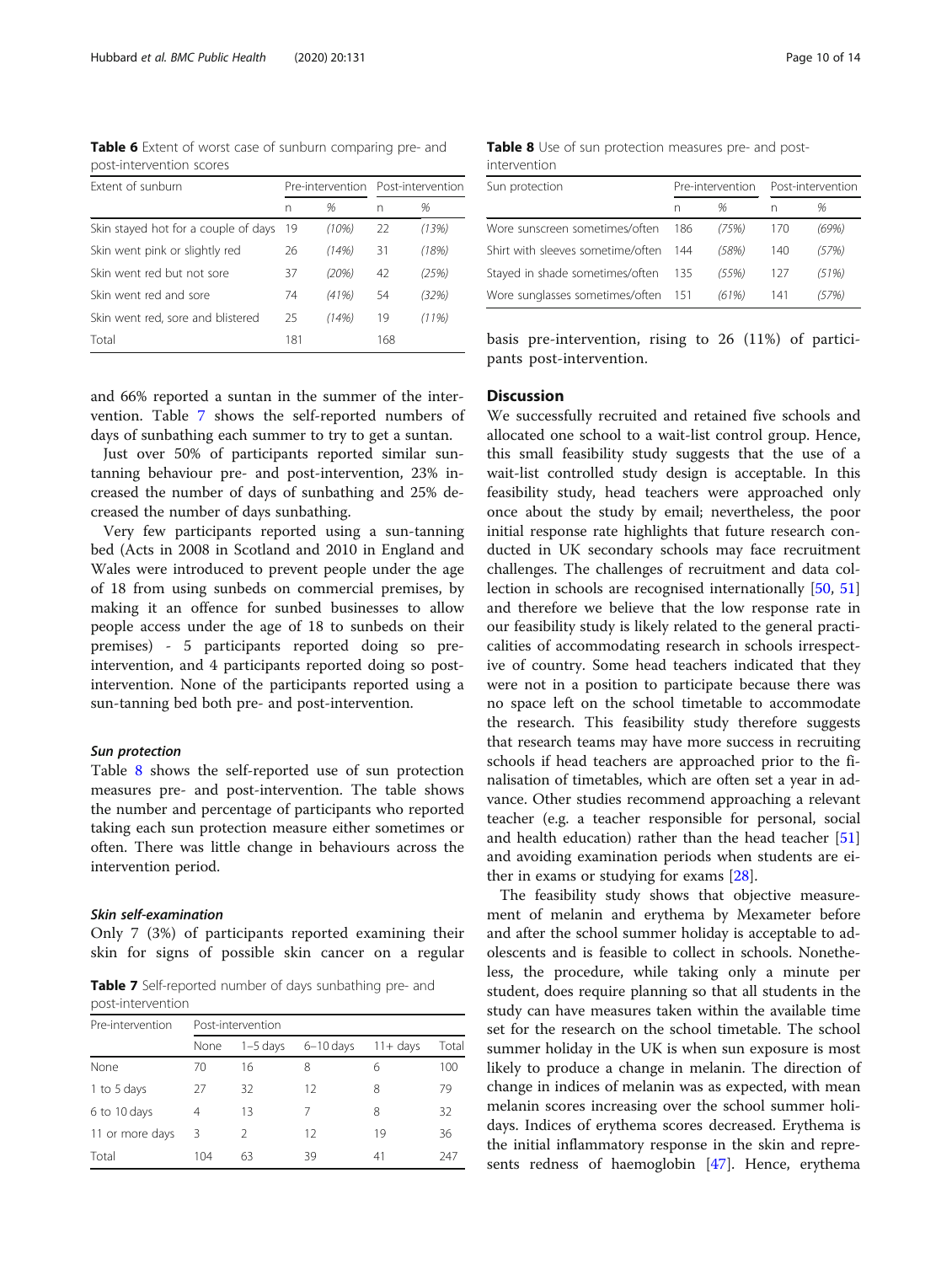(visible redness) is more transitory lasting no more than three days. The study suggests that measuring change in erythema before and after a six week summer holiday may not yield relevant or meaningful data. Instead, future studies should consider measuring erythema immediately before and no more than two days after adolescents have been exposed to the sun and ideally measured on a sunny day when sun protection is recommended. This presents particular challenges in countries such as the UK because sunny days are not guaranteed.

Another purpose of the feasibility study was to evaluate intervention reach and adherence. Reach and adherence can impact on statistical power and interpretation of trial results, including under-estimating any efficacy. There is no consensus on the acceptable minimum adherence level in trials and no standardised approach to adherence measurement in the field of complex interventions [\[52](#page-14-0)]. A review of treatment adherence in public health research reported that only 27% of research checked adherence to protocol [\[53](#page-14-0)] and few prior sun protection intervention studies have assessed reach and adherence. In this feasibility study, intervention reach (i.e., the proportion of students on the school register who attended the presentation) varied considerably between schools. Low reach was primarily due to schoollevel factors, such as not releasing all classes of eligible students to attend the presentation. Self-reported intervention adherence varied for each of the three intervention components. Adherence to the presentation (92%) and the booklet (68%) is higher in comparison to a study that reported that less than half of online skin cancer risk-reduction modules were completed by young people  $(18–25 \text{ years})$  [\[54](#page-14-0)]. The study found that the intervention was more effective in young people who completed more of the modules, thus highlighting the importance of adherence [[55](#page-14-0)]. In our study, 39 % of consenting students received SMS (component 3) and only 27% of consenting students received all three intervention components. Given the high level of ownership of a mobile phone in this age group [[37\]](#page-13-0) we expected adherence for this component of the intervention to be higher.

The feasibility study provides some insight for participant-level influences on poor adherence. Some students during focus groups for instance, perceived that sun protection text messages were irrelevant for those living in the UK because of the inclement weather and this may account for why some students did not proffer their mobile number. Indeed, a key finding from the focus groups is that adolescents did not perceive that a sun protection intervention was relevant for their age group or people living in the UK because of their perception of the weather. Lack of perceived relevance may explain why the majority of adolescences in the study were neutral in their response to whether the intervention influenced their sun protection behaviours and SSE. Adolescents tend to be less concerned with the distant future [[56\]](#page-14-0) when skin cancer is more likely to occur and do not perceive themselves to be at risk of getting skin cancer [\[39](#page-13-0)]. A recent qualitative study concluded that lack of knowledge about the long-term risks of sun exposure most likely contributed to the perception that susceptibility to, and severity of the risks of sun exposure is low in adolescents [[57\]](#page-14-0). Hence, lack of perceived relevance is a key challenge for sun protection interventions, particularly in countries with similar weather to the UK.

One of the ways of assessing the feasibility of outcome measures is to describe the direction of change in outcomes from baseline to follow up. As already discussed above, indices of melanin increased in the direction as expected but erythema did not. Severity of the worst case of sunburn decreased. The study highlighted that sunburn occurred primarily on the shoulder and neck followed by the back. Previous research carried out in the UK suggests that the commonest sites for melanomas in England for females were on the lower limb (45% of melanomas in females) and males on the trunk (38% of melanomas in males) in keeping with Scottish data. Data about body sites for sunburn may contribute towards understanding the relationship between chronic and intermittent sun exposure and melanoma [\[58,](#page-14-0) [59](#page-14-0)]. Sun protection behaviour did not change and results on tanning behaviour were mixed. These mixed results are typical of the few sun protection education intervention studies that have been conducted with adolescents [[31](#page-13-0), [60](#page-14-0)–[65](#page-14-0)]. For example, a study that used self-report to measure sun protection behaviours and intentions preand post- the delivery of 36 SMS over 12 weeks found significant changes in some behaviours/intentions e.g., use of sunscreen but not others e.g., seeking shade and intentional tanning [\[39\]](#page-13-0). A randomized controlled trial of an education intervention comprising three classbased sessions found that self-reported weekend sun protection behaviours improved but not weekday sun protection behaviours [\[66](#page-14-0)].

Studies that have examined mediator variables point to possible reasons why studies report mixed results and suggest that key risk behaviour theoretical constructs, such as setting goals and action planning for sun protection mediate intervention effects [[28](#page-13-0), [55](#page-14-0)]. Nonetheless, it is not possible from the current body of evidence of education interventions targeting adolescents to draw any firm conclusions about the effectiveness of sun protection interventions targeting adolescents. This is in part due to methodological limitations; hence, the conclusion drawn over a decade ago in 2004 from a systematic review of evidence of interventions to prevent skin cancer by reducing exposure to UVR remains fast; that is,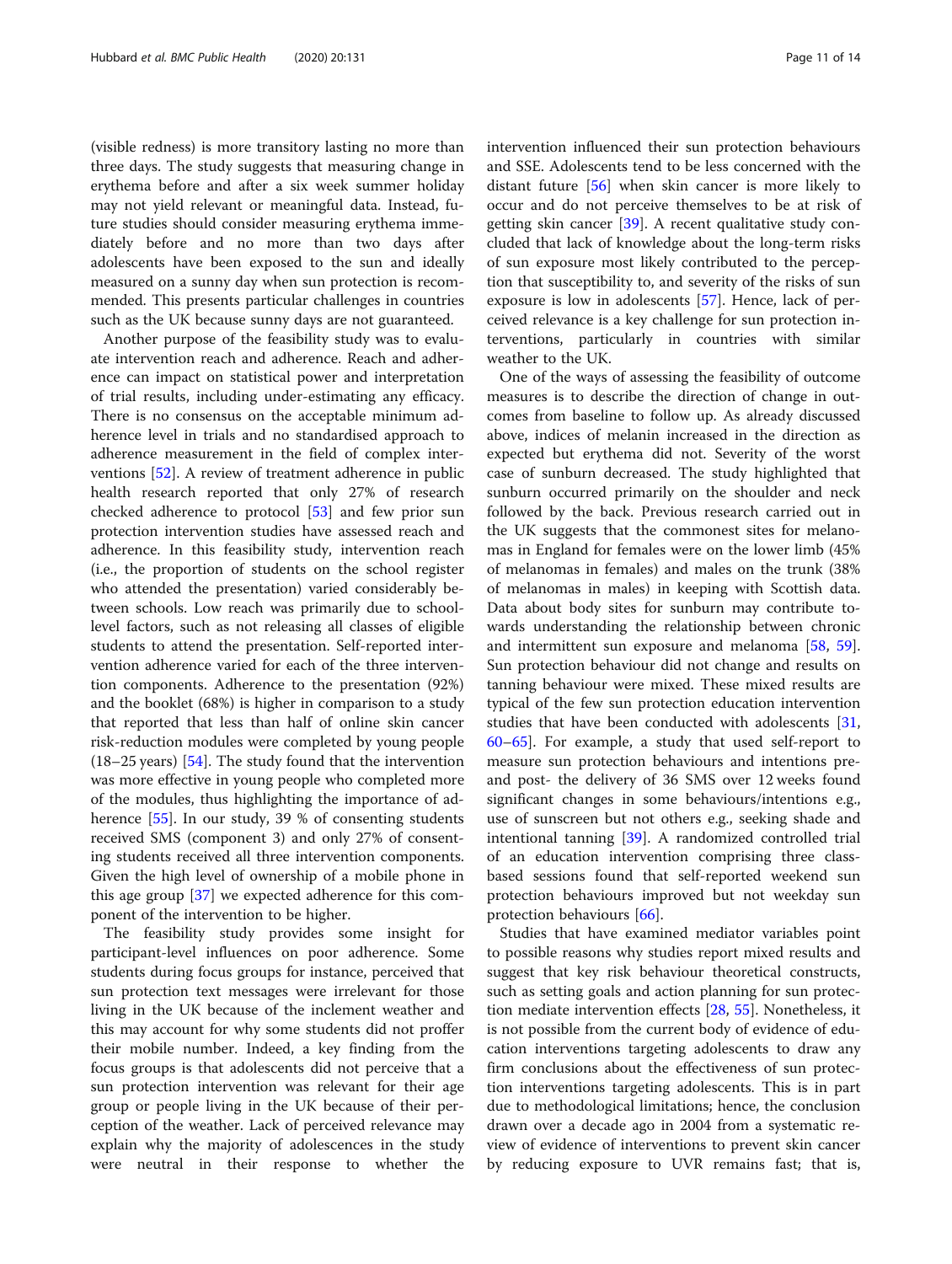<span id="page-12-0"></span>evidence is insufficient to determine the effectiveness of interventions in secondary schools to reduce sunburn occurrence and severity and change sun protection be-haviour [[60\]](#page-14-0).

#### Strengths and limitations

This feasibility study provides new evidence regarding sun protection education interventions that was previously lacking internationally. In particular, it shows that objective measurement of melanin is feasible in schools and acceptable to adolescents. However, several limitations of the study must be noted. First, by definition this feasibility study was not powered to measure intervention effects on sunburn and sun protection behaviours. Second, the recruitment strategy was not designed to yield a representative sample. As a result, the sample consisted of a small number of mainly white adolescents and so may not generalize to populations with darker skin pigmentations. Third, the study was conducted in a country with inclement weather. Whether the findings would be similar in countries with different weather conditions in particular, those with hot and sunny climates, is unclear. Moreover, some UK summers are hotter have more cloud cover than others, which again may be a confounding factor. Fifth, future studies should plan to assess if a key intervention component has most effect. For example, this feasibility study suggests that students found the brief talk given by a young cancer survivor (component 1) more engaging than action plans for sun safety and SSE (component 2). In this feasibility study we used single item measures to assess adherence to each of the three intervention components (e.g. 'Did you read the booklet that was handed out about sunscreen and skin self-examination?') and participants could respond with either 'yes', 'no' or 'don't know'. Future studies should consider requesting more detail about interaction with key intervention components in order to assess for example, if some parts of the booklet were read. Finally, given that one of the main findings of this feasibility study was adolescents' perception that sun protection was irrelevant for their age group, the extent to which education interventions alone can reduce sunburn occurrence and sun protection behaviours is questionable.

## Conclusions

It is feasible to conduct a wait-list controlled trial of a sun protection education intervention and objectively measure melanin and measure self-reported sun protection behaviours and SSE in adolescents before and after the school summer holiday. A major challenge for sun protection intervention studies is that adolescents do not see the relevance of sun protection and SSE for their age group. Lack of perceived relevance may be compounded in countries with inclement weather.

#### Supplementary information

Supplementary information accompanies this paper at [https://doi.org/10.](https://doi.org/10.1186/s12889-020-8265-0) [1186/s12889-020-8265-0.](https://doi.org/10.1186/s12889-020-8265-0)

Additional file 1. Text messaging.

#### Abbreviations

CMS: Common-Sense Model of illness representation and self-regulation; HAPA: Health Action Process Approach; SMS: Short messaging service; SSE: Skin self-examination; UVR: Ultra violet radiation

#### Acknowledgements

We thank Sheena Dryden, skin cancer specialist nurse and Jack Brodie, young adult skin cancer survivor who delivered the intervention. We also thank students and teachers who participated in the study.

#### Authors' contributions

GH, SD, RGK, JC, designed the study; GH led the study and prepared first draft of the manuscript; GH, JG, AN recruited schools, collected data and conducted thematic analysis; CW collected data; HC conducted statistical analyses; all authors reviewed and agreed the final manuscript.

#### Funding

This work was supported by the Chief Scientist Office, Scotland (Ref CGA\_18\_16). The funder had no role in the study.

#### Availability of data and materials

The datasets used and/or analysed during the current study are available from the corresponding author on reasonable request.

#### Ethics approval and consent to participate

University of the Highlands and Islands Research and Ethical Committee approved the study (REF: OLETHSHE1004). The committee approved the parent/legal carer opt-out consent procedures. Written consent was given by all student participants. The consent procedure was as follows: Once a school had consented to participate, the named parent/carer on the school register was sent a study information pack, which included a form to be returned to the school if they wished to opt their child out of the study. The parent/carer was given the opportunity to contact the research team to discuss the study by telephone or email. Students who were not opted out by a parent/carer were given their study information sheet and consent form in the classroom. Students who had been opted out of the study were given education assignments to do while their classmates completed the questionnaires.

#### Consent for publication

Not applicable.

#### Competing interests

The authors declare that they have no competing interests.

#### Author details

<sup>1</sup>Department of Nursing and Midwifery, University of the Highlands and Islands, Centre for Health Sciences, Old Perth Road, Inverness IV2 3JH, UK. <sup>2</sup>Heriot-Watt University, Institute of Biological Chemistry, Biophysics and Bioengineering, Edinburgh EH14 3AS, UK. <sup>3</sup>Research Division, Institute of Occupational Medicine, Edinburgh EH14 4AP, UK. <sup>4</sup>School of Health & Social Care, Edinburgh Napier University, Sighthill Court, Edinburgh EH11 4BN, UK. 5 Faculty of Kinesiology, University of New Brunswick, Fredericton, Canada.

#### Received: 12 June 2019 Accepted: 22 January 2020 Published online: 30 January 2020

### References

- 1. McKenzie RL, Liley JB, Bjorn LO. UV radiation: balancing risks and benefits. Photochem Photobiol. 2009;85(1):88–98.
- 2. Brown KF, Rumgay H, Dunlop C, Ryan M, Quartly F, Cox A, Deas A, Elliss-Brookes L, Gavin A, Hounsome L, et al. The fraction of cancer attributable to modifiable risk factors in England, Wales, Scotland, Northern Ireland, and the United Kingdom in 2015. Br J Cancer. 2018;118(8):1130–41.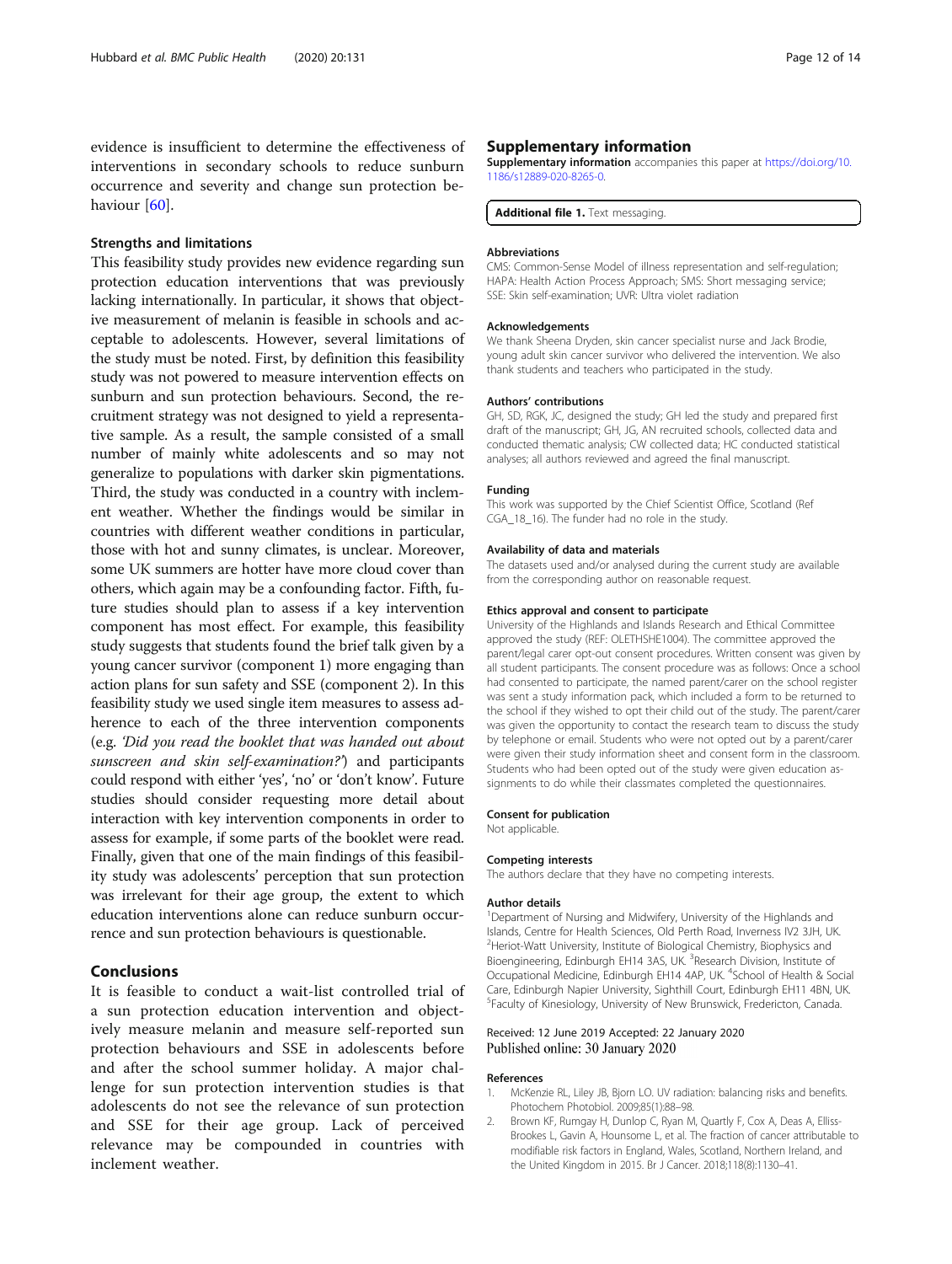- <span id="page-13-0"></span>3. Di Nuzzo S, Pavanello P, De Panfilis G. Density and proportions of the epidermal T cell population in human sun-exposed skin differ from those in sun-protected skin: preliminary immunohistochemical study. Arch Dermatol Res. 2009;301(3):219–26.
- 4. Vallejo-Torres L, Morris S, Kinge JM, Poirier V, Verne J. Measuring current and future cost of skin cancer in England. J Public Health (Oxf). 2014;36(1):140–8.
- 5. Gandini S, Sera F, Cattaruzza MS, Pasquini P, Picconi O, Boyle P, Melchi CF. Meta-analysis of risk factors for cutaneous melanoma: II. Sun exposure. Eur J Cancer. 2005;41(1):45–60.
- 6. Dennis LK, Vanbeek MJ, Beane Freeman LE, Smith BJ, Dawson DV, Coughlin JA. Sunburns and risk of cutaneous melanoma: does age matter? A comprehensive meta-analysis. Ann Epidemiol. 2008;18(8):614–27.
- 7. Olsen CM, Zens MS, Green AC, Stukel TA, Holman CD, Mack T, Elwood JM, Holly EA, Sacerdote C, Gallagher R, et al. Biologic markers of sun exposure and melanoma risk in women: pooled case-control analysis. Int J Cancer. 2011;129(3):713–23.
- 8. Dixon H, Borland R, Hill D. Sun protection and sunburn in primary school children: the influence of age, gender, and coloring. Prev Med. 1999;28(2): 119–30.
- 9. Saridi M, Toska A, Rekleiti M, Wozniak G, Liachopoulou A, Kalokairinou A, Souliotis K, Birbas K. Sun-protection habits of primary students in a coastal area of Greece. J Skin Cancer. 2012;2012:629652.
- 10. Reinau D, Meier CR, Gerber N, Surber C. Evaluation of a sun safety education programme for primary school students in Switzerland. Eur J Cancer Prev. 2014;23(4):303–9.
- 11. Wright CY, Albers PN, Oosthuizen MA, Phala N. Self-reported sun-related knowledge, attitudes and behaviours among schoolchildren attending south African primary schools. Photodermatol Photoimmunol Photomed. 2014;30(5):266–76.
- 12. Diffey BL, Norridge Z. Reported sun exposure, attitudes to sun protection and perceptions of skin cancer risk: a survey of visitors to Cancer Research UK's SunSmart campaign website. Br J Dermatol. 2009;160(6):1292–8.
- 13. Coogan PF, Geller A, Adams M, Benjes LS, Koh HK. Sun protection practices in preadolescents and adolescents: a school-based survey of almost 25,000 Connecticut schoolchildren. J Am Acad Dermatol. 2001;44(3):512–9.
- 14. Schofield PE, Freeman JL, Dixon HG, Borland R, Hill DJ. Trends in sun protection behaviour among Australian young adults. Aust N Z J Public Health. 2001;25(1):62–5.
- 15. Kyle RG, Macmillan I, Forbat L, Neal RD, O'Carroll RE, Haw S, Hubbard G. Scottish adolescents' sun-related behaviours, tanning attitudes and associations with skin cancer awareness: a cross-sectional study. BMJ Open. 2014;4(5):e005137.
- 16. Gould M, Farrar MD, Kift R, Berry JL, Mughal MZ, Bundy C, Vail A, Webb AR, Rhodes LE. Sunlight exposure and photoprotection behaviour of white Caucasian adolescents in the UK. J Eur Acad Dermatol. 2015;29(4):732–7.
- 17. Degenhardt L, Chiu WT, Sampson N, Kessler RC, Anthony JC, Angermeyer M, Bruffaerts R, de Girolamo G, Gureje O, Huang Y, et al. Toward a global view of alcohol, tobacco, cannabis, and cocaine use: findings from the WHO world mental health surveys. PLoS Med. 2008;5(7):e141.
- 18. Viner R. Life stage: adolescence. In: Chief medical officer, editor. Our Children Deserve Better: Prevention Pays. London: Department of Health; 2012.
- 19. Kendler KS, Myers J, Damaj MI, Chen X. Early smoking onset and risk for subsequent nicotine dependence: a monozygotic co-twin control study. Am J Psychiatry. 2013;170(4):408–13.
- 20. Lostritto K, Ferrucci LM, Cartmel B, Leffell DJ, Molinaro AM, Bale AE, Mayne ST. Lifetime history of indoor tanning in young people: a retrospective assessment of initiation, persistence, and correlates. BMC Public Health. 2012;12:118.
- 21. Marks R. Skin cancer--childhood protection affords lifetime protection. Med J Aust. 1987;147(10):475–6.
- 22. Leventhal H, Phillips LA, Burns E. The common-sense model of selfregulation (CSM): a dynamic framework for understanding illness selfmanagement. J Behav Med. 2016;39(6):935–46.
- 23. Schwarzer R. Modeling health behavior change: how to predict and modify the adoption and maintenance of health behaviors. Appl Psychol. 2008; 57(1):1–29.
- 24. Hagger MS, Orbell S. A meta-analytic review of the common-sense model of illness representations. Psychol Health. 2003;18(2):141–84.
- 25. Miller SMD MA. C-SHIP: A cognitive-social health information processing approach to cancer. In: Krantz D, editor. Perspectives in Behavioral Medicine: Lawrence Erlbaum; 1998. p. 219–44.
- 26. Lau RR, Hartman KA. Common sense representations of common illnesses. Health Psychol. 1983;2:167–85.
- 27. Sniehotta FF, Nagy G, Scholz U, Schwarzer R. The role of action control in implementing intentions during the first weeks of behaviour change. Br J Soc Psychol. 2006;45(Pt 1):87–106.
- 28. Hubbard G, Kyle RG, Neal RD, Marmara V, Wang Z, Dombrowski SU. Promoting sunscreen use and skin self-examination to improve early detection and prevent skin cancer: quasi-experimental trial of an adolescent psycho-educational intervention. BMC Public Health. 2018;18(1):666.
- 29. Cameron LD. Illness risk representations and motivations to engage in protective behavior: the case of skin cancer risk. Psychol Health. 2008;23(1):91–112.
- 30. de Vries H, Mesters I, van't Riet J, Willems K, Reubsaet A. Motives of Belgian adolescents for using sunscreen: the role of action plans. Cancer Epidem Biomar. 2006;15(7):1360–6.
- 31. Schuz N, Eid M. Beyond the usual suspects: target group- and behaviorspecific factors add to a theory-based sun protection intervention for teenagers. J Behav Med. 2013;36(5):508–19.
- 32. Lowe JB, Borland R, Stanton WR, Baade P, White V, Balanda KP. Sun-safe behaviour among secondary school students in Australia. Health Educ Res. 2000;15(3):271–81.
- 33. Wichstrom L. Predictors of Norwegian adolescents' sunbathing and use of sunscreen. Health Psychol. 1994;13(5):412–20.
- 34. Williams AL, Grogan S, Clark-Carter D, Buckley E. Appearance-based interventions to reduce ultraviolet exposure and/or increase sun protection intentions and behaviours: a systematic review and meta-analyses. Br J Health Psychol. 2013;18(1):182–217.
- 35. Langbecker D, Diaz A, Chan R, Marquart L, Hevey D, Hamilton J. Educational programmes for primary prevention of skin cancer. Cochrane Db Syst Rev. 2014;4.
- Dombrowski SU, O'Carroll RE, Williams B. Form of delivery as a key 'active ingredient' in behaviour change interventions. Br J Health Psychol. 2016; 21(4):733–40.
- 37. ofcom. Children and Parents: Media Use and Attitudes Report. London; 2017.
- 38. Finch L, Janda M, Loescher LJ, Hacker E. Can skin cancer prevention be improved through mobile technology interventions? A systematic review. Prev Med. 2016;90:121–32.
- 39. Hingle MD, Snyder AL, McKenzie NE, Thomson CA, Logan RA, Ellison EA, Koch SM, Harris RB. Effects of a short messaging service-based skin cancer prevention campaign in adolescents. Am J Prev Med. 2014;47(5):617–23.
- 40. van de Mortel T. Faking it: social desirability response bias in self-report research. Aust J Adv Nurs. 2008;25(4):40–8.
- 41. Geller AC, Dickerman BA, Taber JM, Dwyer LA, Hartman AM, Perna FM. Skin cancer interventions across the cancer control continuum: a review of experimental evidence (1/1/2000-6/30/2015) and future research directions. Prev Med. 2018;111:442–50.
- 42. Loscalzo J. Pilot trials in clinical research: of what value are they? Circulation. 2009;119(13):1694–6.
- 43. Thabane L, Ma J, Chu R, Cheng J, Ismaila A, Rios LP, Robson R, Thabane M, Giangregorio L, Goldsmith CH. A tutorial on pilot studies: the what, why and how. BMC Med Res Methodol. 2010;10:1.
- 44. Arain M, Campbell MJ, Cooper CL, Lancaster GA. What is a pilot or feasibility study? A review of current practice and editorial policy. BMC Med Res Methodol. 2010;10:67.
- 45. Gaglio B, Shoup JA, Glasgow RE. The RE-AIM framework: a systematic review of use over time. Am J Public Health. 2013;103(6):e38–46.
- 46. Glanz K, Yaroch AL, Dancel M, Saraiya M, Crane LA, Buller DB, Manne S, O'Riordan DL, Heckman CJ, Hay J, et al. Measures of sun exposure and sun protection practices for behavioral and epidemiologic research. Arch Dermatol. 2008;144(2):217–22.
- 47. Matias AR, Ferreira M, Costa P, Neto P. Skin colour, skin redness and melanin biometric measurements: comparison study between Antera((R)) 3D, Mexameter((R)) and colorimeter((R)). Skin Res Technol. 2015;21(3):346–62.
- 48. Qian CY, Yuan C, Tan YM, Liu XP, Dong YQ, Yang LJ, Wu PL, Wang XM. Comparing performance of Chromameter(R), Mexameter(R) and full-field laser perfusion imaging for measurement of ultraviolet B light-induced erythema. Clin Exp Dermatol. 2015;40(4):438–40.
- 49. Spencer L, Ritchie J, O'Connor W. Analysis: practices, principles and processes. In: Ritchie JL, editor. Qualitative Research Practice: A Guide for Social Science Students and Researchers. London: SAGE; 2003. p. 199–218.
- 50. Bartlett R, Wright T, Olarinde T, Holmes T, Beamon ER, Wallace D. Schools as sites for recruiting participants and implementing research. J Community Health Nurs. 2017;34(2):80–8.